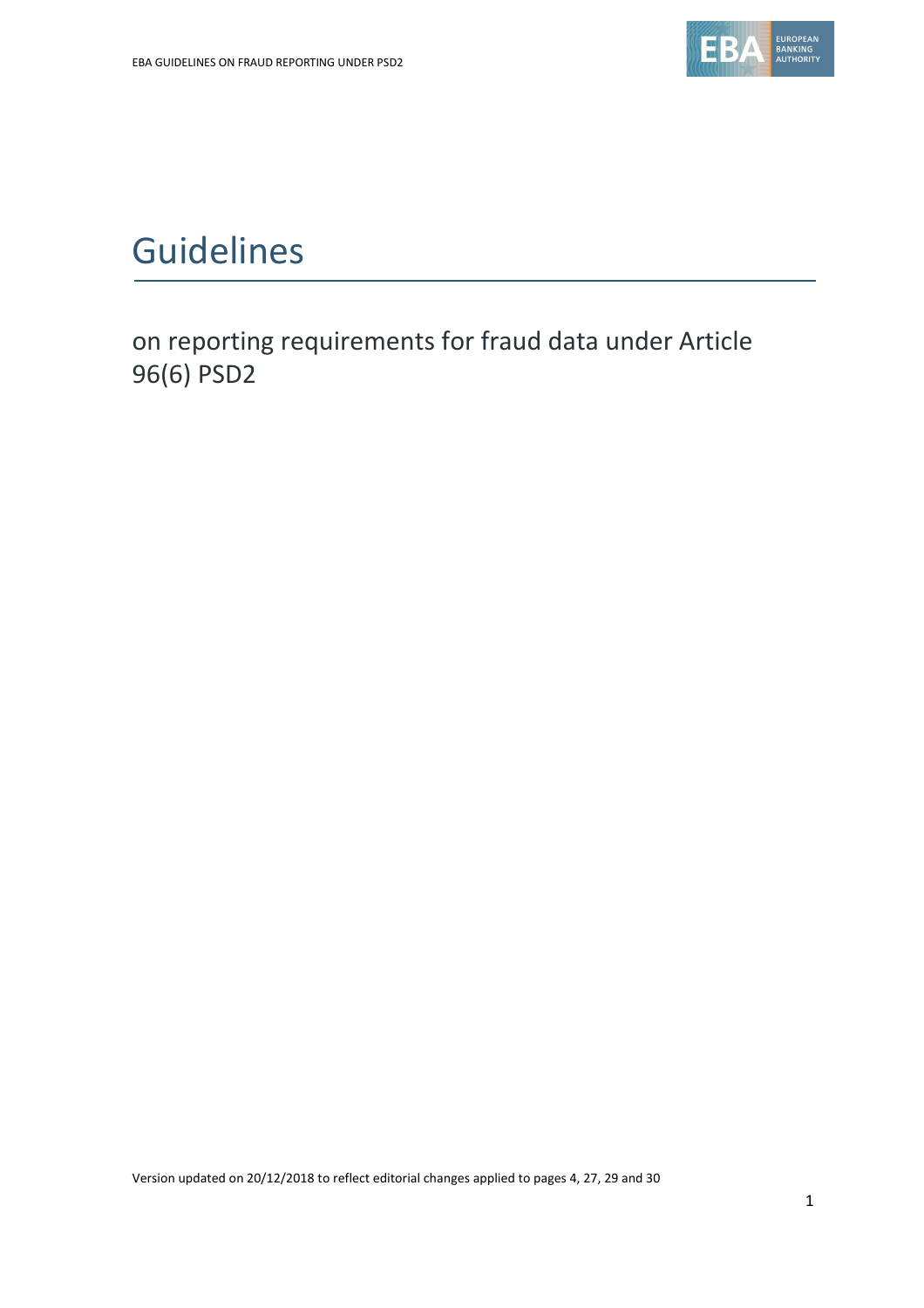

# 1. Compliance and reporting obligations

# Status of these Guidelines

- 1. This document contains Guidelines issued pursuant to Article 16 of Regulation (EU) No  $1093/2010<sup>1</sup>$  $1093/2010<sup>1</sup>$ . In accordance with Article 16(3) of Regulation (EU) No 1093/2010, competent authorities and financial institutions must make every effort to comply with the Guidelines.
- 2. Guidelines set out the EBA's view of appropriate supervisory practices within the European System of Financial Supervision or of how Union law should be applied in a particular area. Competent authorities as defined in Article 4(2) of Regulation (EU) No 1093/2010 to whom Guidelines apply should comply by incorporating them into their practices as appropriate (e.g. by amending their legal framework or their supervisory processes), including where Guidelines are directed primarily at institutions.

## Reporting requirements

 $\overline{a}$ 

- 3. According to Article 16(3) of Regulation (EU) No 1093/2010, competent authorities must notify the EBA that they comply or intend to comply with these Guidelines or otherwise give reasons for non-compliance, by  $(\frac{Id}{d}mm\cdot yyy)$ . In the absence of any notification by this deadline, competent authorities will be considered by the EBA to be non-compliant. Notifications should be sent by submitting the form available on the EBA website to [compliance@eba.europa.eu](mailto:compliance@eba.europa.eu) with the reference 'EBA/GL/ $2018/xx'$ . Notifications should be submitted by persons with appropriate authority to report compliance on behalf of their competent authorities. Any change in the status of compliance must also be reported to the EBA.
- 4. Notifications will be published on the EBA website, in line with Article 16(3).

<span id="page-1-0"></span> $1$  Regulation (EU) No 1093/2010 of the European Parliament and of the Council of 24 November 2010 establishing a European Supervisory Authority (European Banking Authority), amending Decision No 716/2009/EC and repealing Commission Decision 2009/78/EC, (OJ L 331, 15.12.2010, p.12).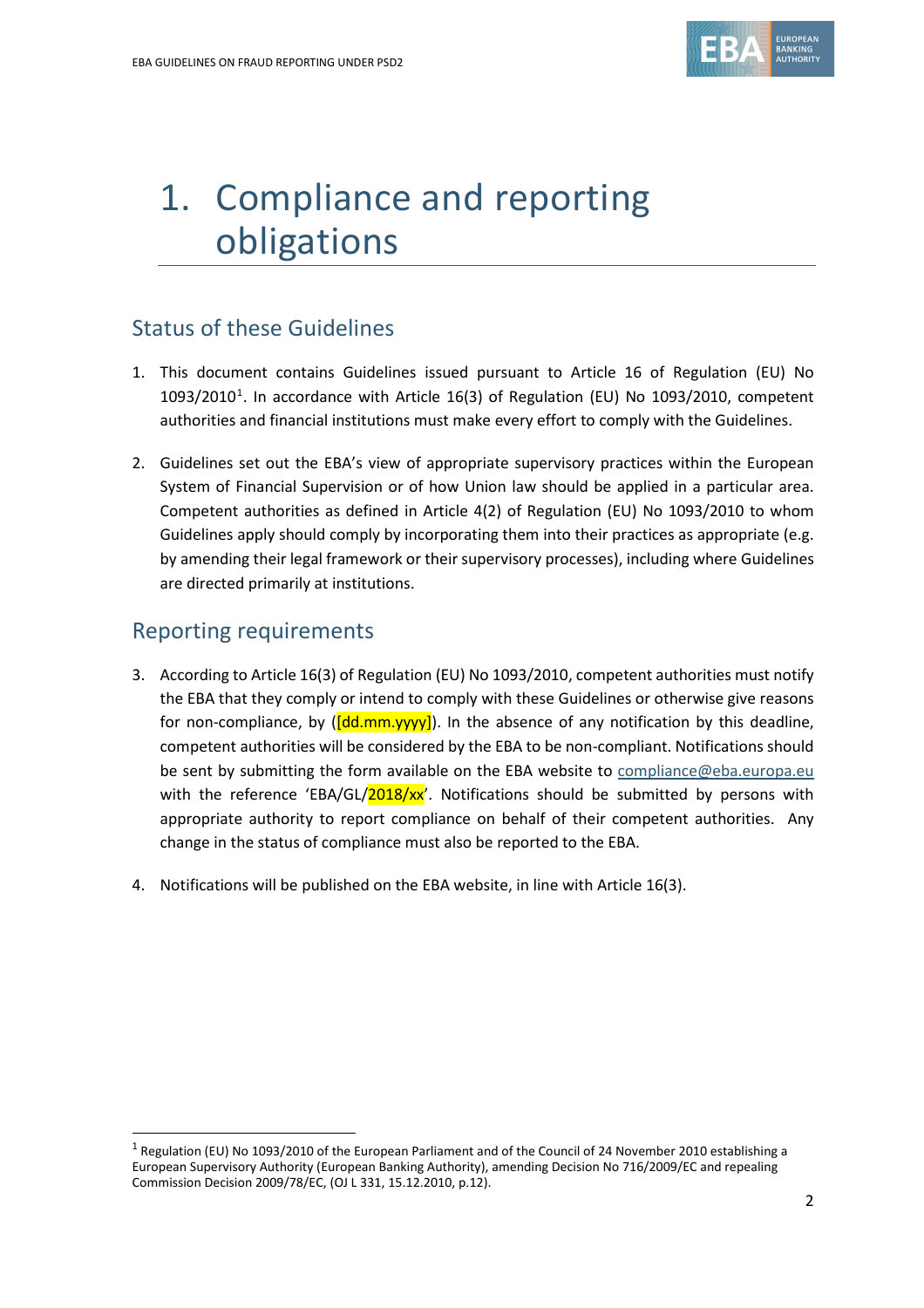

# 2. Subject matter, scope and definitions

# Subject matter

5. These Guidelines provide detail on statistical data on fraud related to different means of payment that payment service providers have to report to their competent authorities, as well as on the aggregated data that the competent authorities have to share with the EBA and the ECB, in accordance with Article 96(6) of Directive (EU) 2015/2366 (PSD2).

# Scope of application

- 6. These Guidelines apply in relation to the reporting by payment service providers to competent authorities of statistical data on fraud for payment transactions that have been initiated and executed (including acquired where applicable), including the acquiring of payment transactions for card payments, identified by reference to: (a) fraudulent payment transactions data over a defined period of time and (b) payment transactions over the same defined period.
- 7. Data reported under the credit transfers breakdown should include credit transfers performed via automated teller machines with a credit transfer function. Credit transfers used to settle outstanding balances of transactions using cards with a credit or delayed debit function should also be included.
- 8. Data reported under the direct debit breakdown should include direct debits used to settle outstanding balances of transactions using cards with a credit or delayed debit function.
- 9. Data reported under the card payments breakdowns should include data on all payment transactions by means of payment cards (electronic and non-electronic). Payments with cards with an e-money function only (e.g. prepaid cards) should not be included in card payments but be reported as e-money.
- 10. These Guidelines also set out how competent authorities should aggregate the data mentioned in paragraph 6 that shall be provided to the ECB and the EBA in accordance with Article 96(6) PSD2.
- 11. The Guidelines are subject to the principle of proportionality, which means that all payment service providers within the scope of the Guidelines are required to be compliant with each Guideline, but the precise requirements, including on frequency of reporting, may differ between payment service providers, depending on the payment instrument used, the type of services provided or the size of the payment service provider.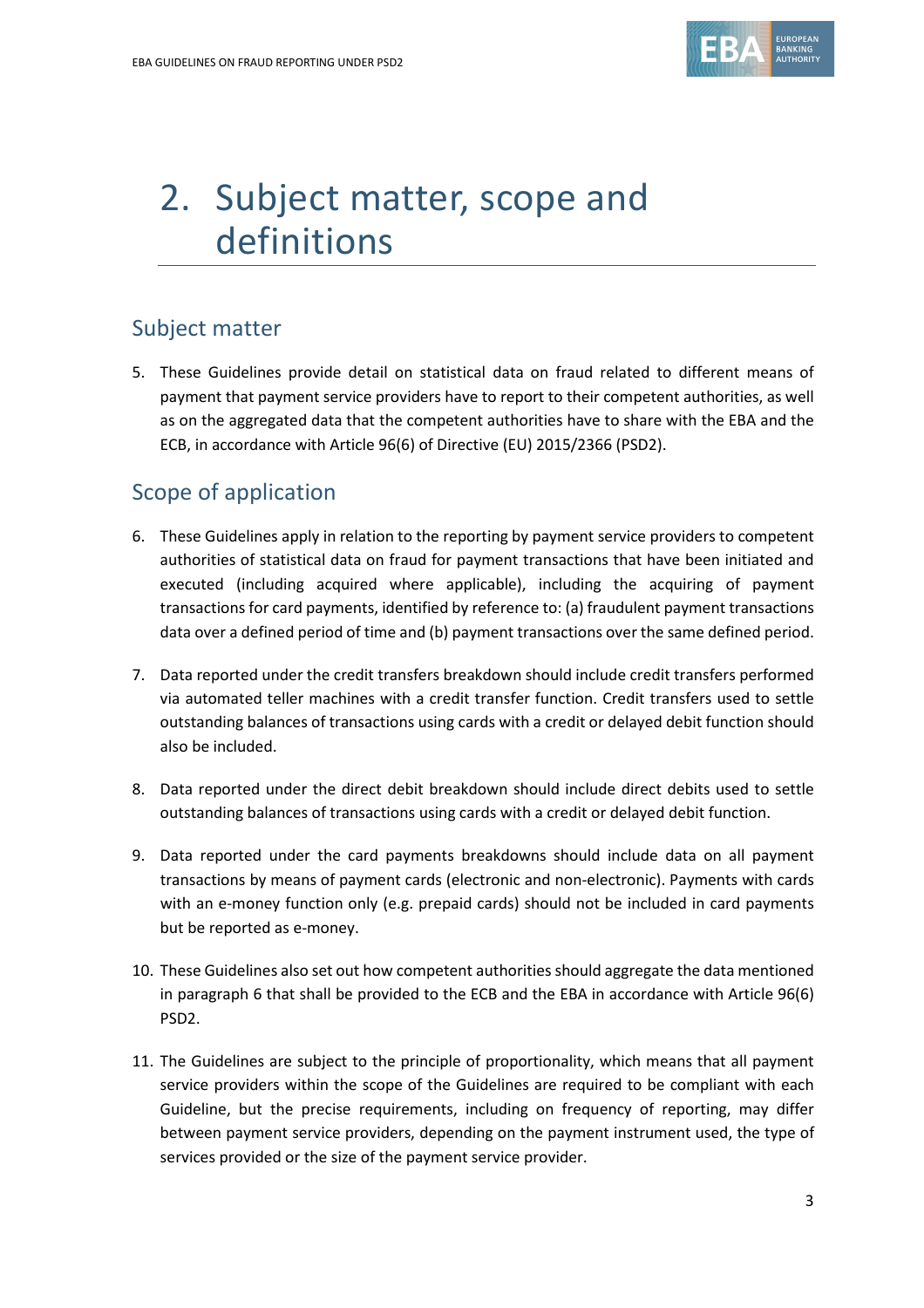

## Addressees

- 12. These Guidelines are addressed to:
	- payment service providers as defined in Article 4(11) of Directive (EU) 2015/2366 (PSD2) and as referred to in the definition of 'financial institutions' in Article 4(1) of Regulation (EU) No 1093/2010, except account information service providers, and to
	- competent authorities as defined in point (i) of Article 4(2) of Regulation (EU) No 1093/2010.

## Definitions

13. Unless otherwise specified, terms used and defined in Regulation (EU) 2015/751 of the European Parliament and of the Council of 29 April 2015 on interchange fees for card-based payment transactions, in Regulation (EU) No 260/2012 of the European Parliament and of the Council establishing technical and business requirements for credit transfers and direct debit in euro, in Directive (EU) 2015/2366 of 25 November 2015 on payment services in the internal market and in Directive 2009/110/EC of the European Parliament and of the Council on the taking up, pursuit and prudential supervision of the business of electronic money institutions have the same meaning in these Guidelines.

# Date of application

14. These Guidelines apply from 1 January 2019, with the exception of the reporting of data related to the exemptions to the requirement to use strong customer authentication provided for in Commission Delegated Regulation (EU) 2018/389 supplementing Directive (EU) 2015/2366 of the European Parliament and of the Council with regard to regulatory technical standards for strong customer authentication and common and secure open standards of communication, which will be applicable from 14 September 2019. The data relating to these exemptions are detailed in Annex 2 in Data Breakdowns A (*1.3.1.2.4 to 1.3.1.2.9 and 1.3.2.2.4 to 1.3.2.2.8*), C (*3.2.1.3.4 to 3.2.1.3.8 and 3.2.2.3.4 to 3.2.2.3.7*), D (*4.2.1.3.4 to 4.2.1.3.6 and 4.2.2.3.4 to 4.2.2.3.6*) and F (*6.1.2.4 to 6.1.2.9 and 6.2.2.4 to 6.2.2.7*).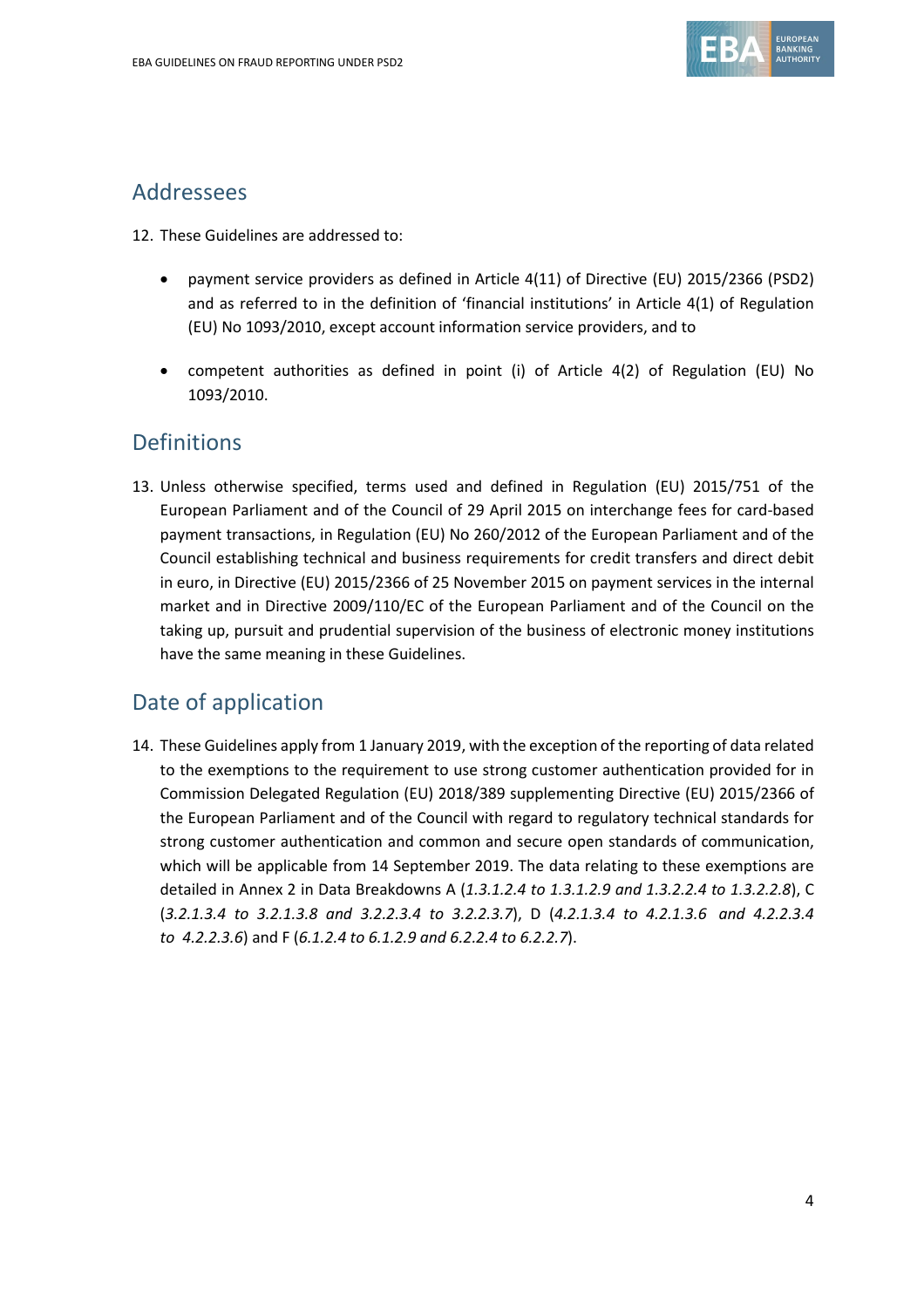

# 3.1Guidelines on fraud data reporting applicable to Payment Service Providers

# Guideline 1: Payment transactions and fraudulent payment transactions

- 1.1. For the purposes of reporting statistical data on fraud in accordance with these Guidelines, the payment service provider should report for each reporting period:
	- a. unauthorised payment transactions made, including as a result of the loss, theft or misappropriation of sensitive payment data or a payment instrument, whether detectable or not to the payer prior to a payment and whether or not caused by gross negligence of the payer or executed in the absence of consent by the payer ('unauthorised payment transactions'); and
	- b. payment transactions made as a result of the payer being manipulated by the fraudster to issue a payment order, or to give the instruction to do so to the payment service provider, in good-faith, to a payment account it believes belongs to a legitimate payee ('manipulation of the payer').
- 1.2. For the purposes of Guideline 1.1, the payment service provider (including the payment instrument issuer where applicable) should report only payment transactions that have been initiated and executed (including acquired where applicable). The payment service provider should not report data on payment transactions that, however linked to any of the circumstances referred to in Guideline 1.1, have not been executed and have not resulted in a transfer of funds in accordance with PSD2 provisions.
- 1.3. In the case of money remittance services where funds were transferred from a payer's payment service provider to a payer's money remitter payment service provider (as part of a money remittance payment transaction), it is the payer's payment service provider, rather than the money remitter payment service provider, who should report the payment transactions from the payer's payment service provider to the money remitter. Such transactions should not be reported by the payment service provider of the beneficiary of the money remittance payment transaction.
- 1.4. Transactions and fraudulent transactions where funds have been transferred by a money remitter payment service provider from its accounts to a beneficiary account, including through arrangements offsetting the value of multiple transactions (netting arrangements), should be reported by the money remitter payment service provider in accordance with Data Breakdown G in Annex 2.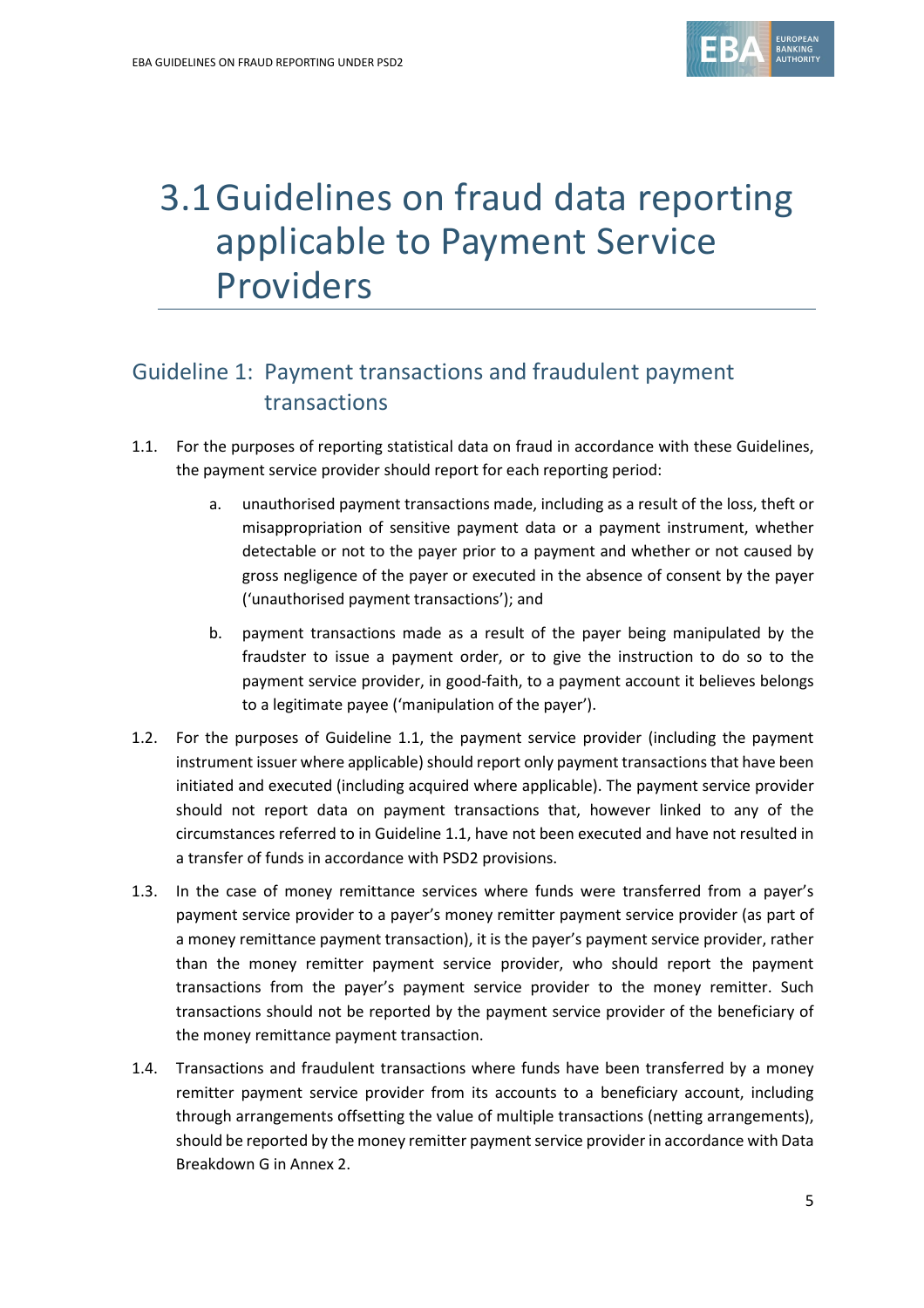

- 1.5. Transactions and fraudulent transactions where e-money has been transferred by an emoney provider to a beneficiary account, including where the payer's payment service provider is identical to the payee's payment service provider, should be reported by the emoney provider in accordance with Data Breakdown F in Annex 2. Where the payment service providers are different, payment is only reported by the payer's payment service provider to avoid double counting.
- 1.6. Payment service providers should report all payment transactions and fraudulent payment transactions in accordance with the following:
	- a. 'Total fraudulent payment transactions' refer to all transactions mentioned in Guideline 1.1, regardless of whether the amount of the fraudulent payment transaction has been recovered.
	- b. 'Losses due to fraud per liability bearer' refers to the losses by the reporting payment service provider, its payment service user or others, reflecting the actual impact of fraud on a cash flow basis. Since the registering of financial losses borne may be disassociated time-wise from the actual fraudulent transactions and in order to avoid revisions of reported data purely due to this immanent time lag, the final fraud losses should be reported in the period when they are recorded in the payment service provider's books. The final fraud loss figures should not take into account refunds by insurance agencies because they are not related to fraud prevention for the purposes of PSD2.
	- c. 'Modification of a payment order by the fraudster' is a type of unauthorised transaction as defined in Guideline 1.1(a) and refers to a situation where the fraudster intercepts and modifies a legitimate payment order at some point during the electronic communication between the payer's device and the payment service provider (for instance through malware or attacks allowing attackers to eavesdrop on the communication between two legitimately communicating hosts (man-in-the middle attacks)) or modifies the payment instruction in the payment service provider's system before the payment order is cleared and settled.
	- d. 'Issuance of a payment order by the fraudster' is a type of unauthorised transaction as defined in Guideline 1.1(a) and refers to a situation where a fake payment order is issued by the fraudster after having obtained the payer/payee's sensitive payment data through fraudulent means.

## Guideline 2: General data requirements

- 2.1. The payment service provider should report statistical information on:
	- a. total payment transactions in line with the different breakdowns in Annex 2 and in accordance with Guideline 1; and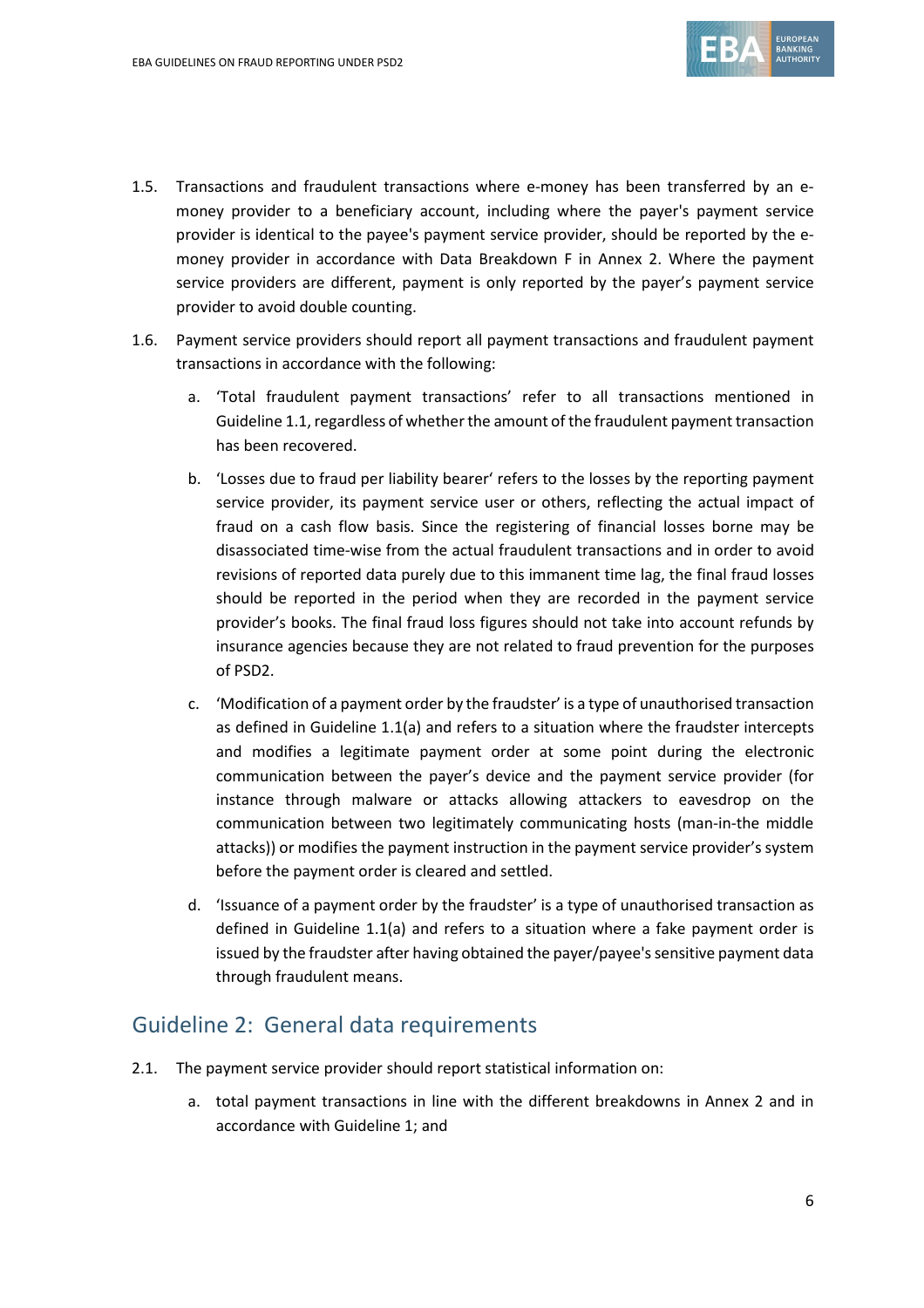

- b. total fraudulent payment transactions in line with the different breakdowns in Annex 2 and as defined in Guideline 1.6(a).
- 2.2. The payment service provider should report the statistical information specified in Guideline 2.1 in terms of both volume (i.e. number of transactions or fraudulent transactions) and value (i.e. amount of transactions or fraudulent transactions). They should report volumes and values in actual units, with two decimals for values.
- 2.3. A payment service provider authorised, or a branch established, in a Member State of the euro area should report the values in euro currency, whereas a payment service provider authorised, or a branch established, in a Member State not participating in the euro area should report in the currency of that Member State. The reporting payment service providers should convert data for values of transactions or fraudulent transactions denominated in a currency other than the euro currency or the relevant Member State's official currency into the currency they should report in, using the relevant exchange rates applied to these transactions or the average ECB reference exchange rate for the applicable reporting period.
- 2.4. The payment service provider should report only payment transactions that have been executed, including those transactions that have been initiated by a payment initiation service provider. Prevented fraudulent transactions that are blocked before they are executed due to suspicion of fraud should not be included.
- 2.5. The payment service provider should report the statistical information with a breakdown in accordance with the breakdowns specified in Guideline 7 and compiled in Annex 2.
- 2.6. The payment service provider should identify the applicable data breakdown(s), depending on the payment service(s) and payment instrument(s) provided, and submit the applicable data to the competent authority.
- 2.7. The payment service provider should ensure that all data reported to the competent authority can be cross-referenced in accordance with Annex 2.
- 2.8. The payment service provider should allocate each transaction to only one sub-category for each row of each data breakdown.
- 2.9. In the case of a series of payment transactions being executed, or fraudulent payment transactions being executed, the payment service provider should consider each payment transaction or fraudulent payment transaction in the series to count as one.
- 2.10. The payment service provider can report zero ('0') where there were no transactions or fraudulent transactions taking place for a particular indicator in the reporting period established. Where the payment service provider cannot report data for a specific breakdown because that particular data breakdown is not applicable to that PSP, the data should be reported as 'NA'.
- 2.11. For the purpose of avoiding double-counting, the payer's payment service provider should submit data in its issuing (or initiating) capacity. As an exception, data for card payments should be reported both by the payer's payment service provider and by the payee's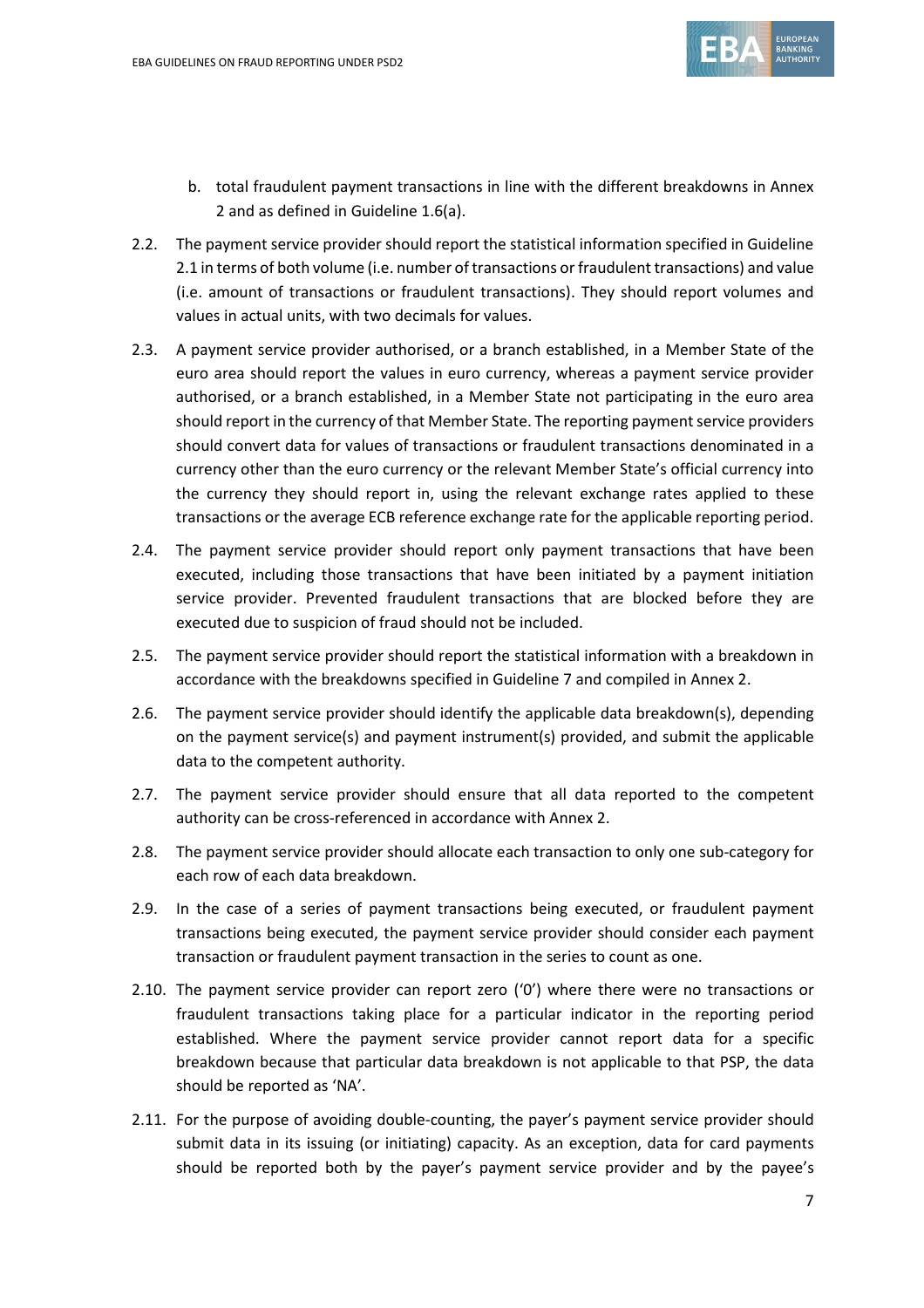

payment service provider acquiring the payment transaction. The two perspectives should be reported separately, with different breakdowns as detailed in Annex 2. In the event that there is more than one acquiring payment service provider involved, the provider that has the contractual relationship with the payee should report. In addition, for direct debits, transactions must be reported by the payee's payment service provider only, given that these transactions are initiated by the payee.

2.12. In order to avoid double counting when calculating the total transactions and fraudulent transactions across all payment instruments, the payment service provider that executes credit transfers initiated by a payment initiation service provider should indicate the breakdown for the volume and value of the total transactions and fraudulent payment transactions that have been initiated via a payment initiation service provider when reporting under Data Breakdown A.

## Guideline 3: Frequency, reporting timelines and reporting period

- 3.1. The payment service provider should report data every six months based on the applicable data breakdown(s) in Annex 2.
- 3.2. The payment service provider that benefit from an exemption under Article 32 PSD2 and emoney institutions that benefit from the exemption under Article 9 Directive 2009/110/EC on the taking up, pursuit and prudential supervision of the business of electronic money institutions should only report the set of data requested under the applicable form(s) in Annex 2 on an annual basis with data broken down in two periods of six months.
- 3.3. The payment service provider should submit their data within the timelines set by the respective competent authorities.

## Guideline 4: Geographical breakdown

- 4.1 The payment service provider should report data for transactions that are domestic, cross border within the European Economic Area (EEA), and cross-border outside the EEA.
- 4.2 For non-card based payment transactions, and remote card based payment transactions, 'domestic payment transactions' refer to payment transactions initiated by a payer, or by or through a payee, where the payer's payment service provider and the payee's payment service provider are located in the same Member State.
- 4.3 For non-remote card-based payment transactions, 'domestic payment transactions' refer to payment transactions where the payer's payment service provider (issuer), the payee's payment service provider (acquirer) and the point of sale (POS) or automated teller machine (ATM) used are located in the same Member State.
- 4.4 For EEA branches, domestic payment transactions refer to the payment transactions where both the payer's and the payee's payment service providers are in the host Member State where the branch is established.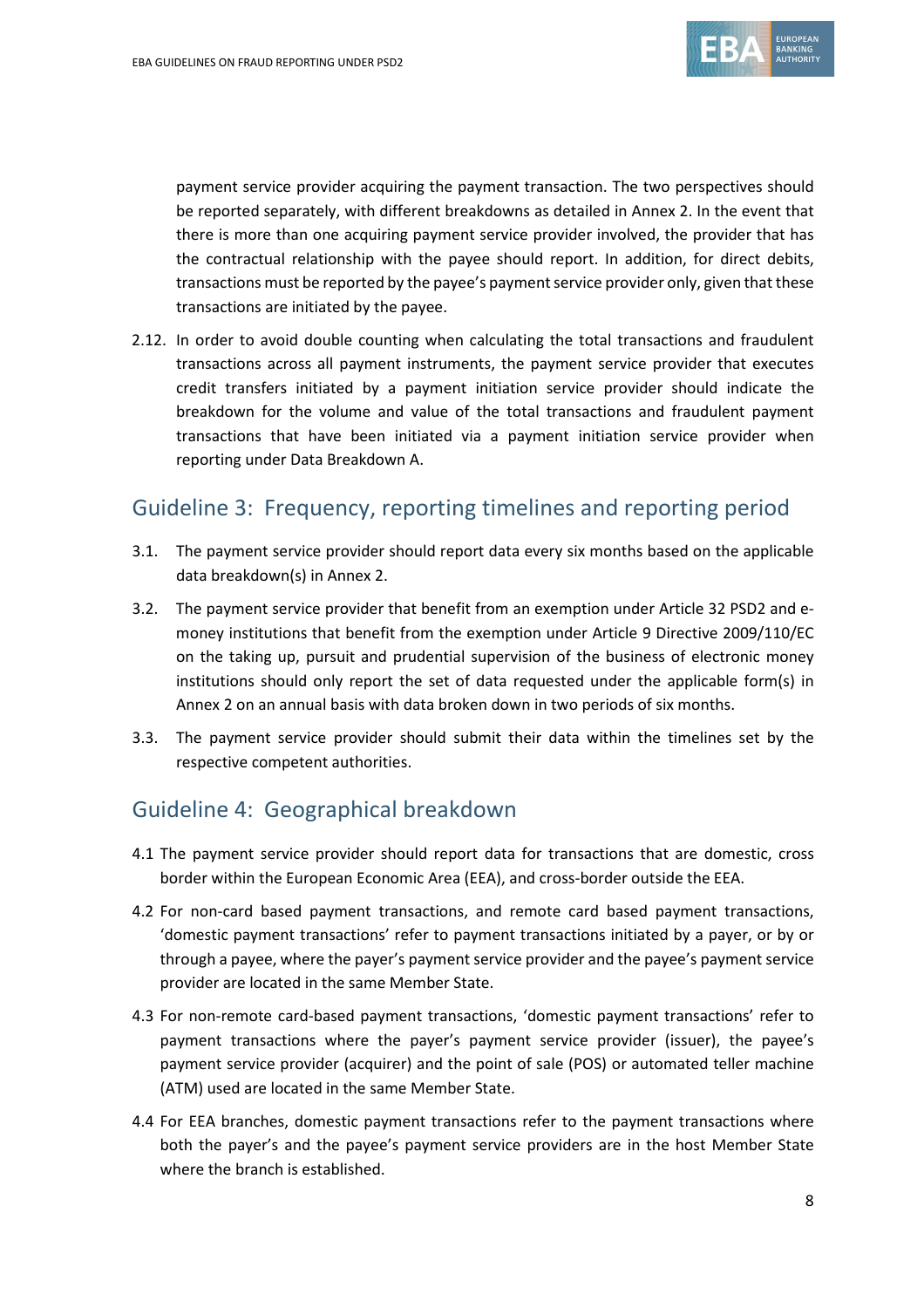

- 4.5 For non-card based payment transactions and remote card based payment transactions, 'crossborder payment transaction within the EEA' refers to a payment transaction initiated by a payer, or by or through a payee, where the payer's payment service provider and the payee's payment service provider are located in different Member States.
- 4.6 For non-remote card-based payment transactions, 'cross-border payment transactions within the EEA' refer to payment transactions where the payer's payment service provider (issuer) and the payee's payment service provider (acquirer) are in different member states or the payer's payment service provider (issuer) is located in a Member State different from that of the POS or ATM.
- 4.7 'Cross-border payment transactions outside the EEA' refer to payment transactions initiated by a payer, or by or through a payee, where either the payer's or the payee's payment service provider is located outside the EEA while the other is located within the EEA.
- 4.8 A payment service provider offering payment initiation services should report the executed payment transactions it initiated and the executed fraudulent transactions it initiated in accordance with the following:

a. 'Domestic payment transactions' refer to payment transactions, where the payment initiation service provider and the account servicing payment service provider are located in the same Member State;

b. 'Cross-border payment transactions within the EEA' refer to payment transactions, where the payment initiation service provider and the account servicing payment service provider are located in different Member States;

c. 'Cross-border payment transactions outside the EEA' refer to payment transactions, where the payment initiation service provider is within the EEA and the account servicing payment service provider is located outside the EEA.

## Guideline 5: Reporting to the competent authority

- 5.1. The payment service provider shall report to the competent authority of the home Member State.
- 5.2. The payment service provider should record data from all its agents, providing payment services in the EEA and aggregate these data with the rest of the data before reporting to the home competent authority. When doing so, the location of the agent is irrelevant for determining the geographical perspective.
- 5.3. Within the framework of the monitoring and reporting set out in Article 29(2) PSD2 and in Article 40 of Directive 2013/36/EU of the European Parliament and of the Council on access to the activity of credit institutions and the prudential supervision of credit institutions and investment firms, an established branch of an EEA's payment service provider should report to the competent authority of the host Member State where it is established, separately from the reporting data of the payment service provider in the home Member State.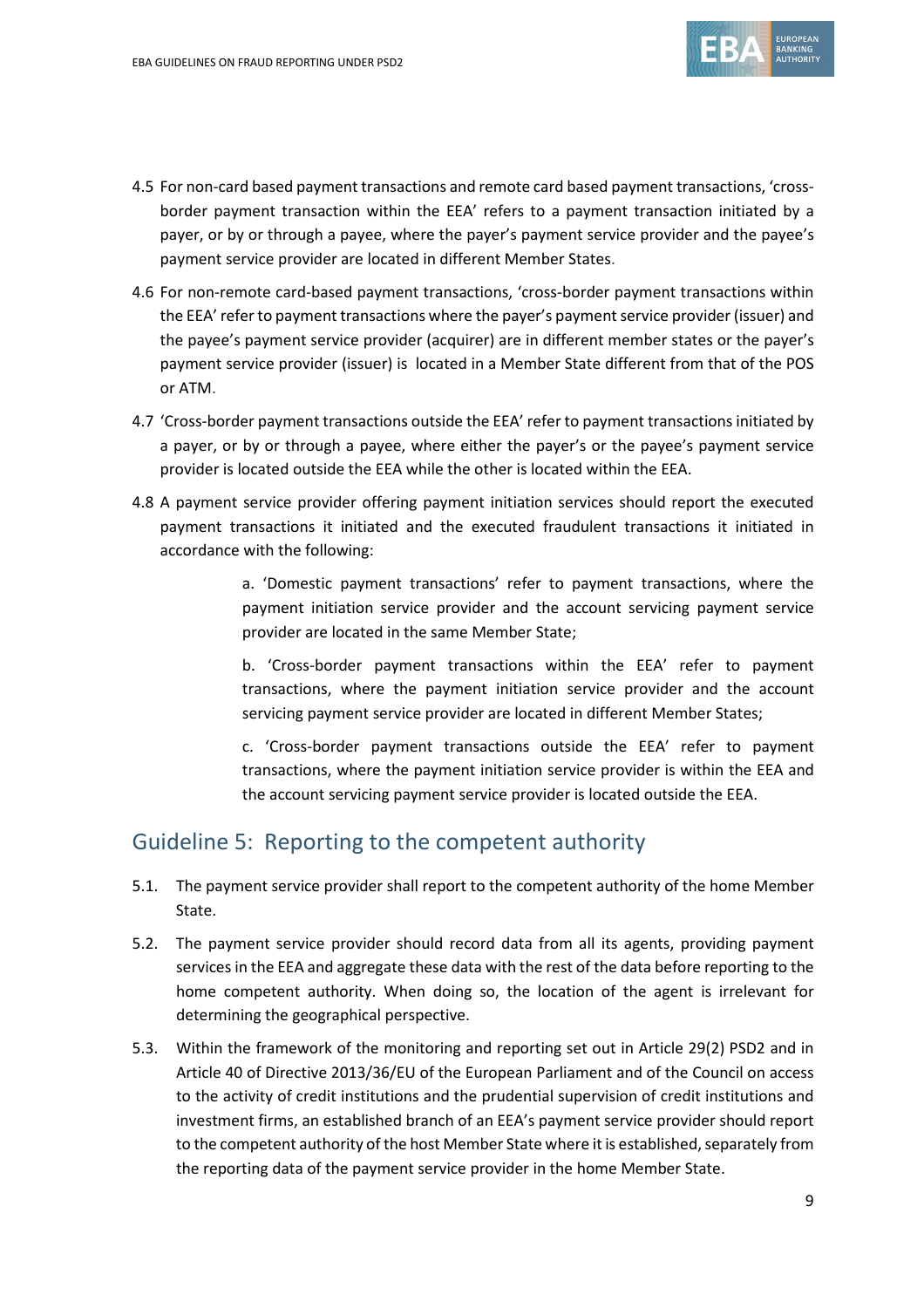

5.4. When reporting data to the corresponding competent authority, a payment service provider should mention the identification details mentioned in Annex 1.

# Guideline 6: Recording/reference dates

- 6.1 The date to be considered by payment service providers for recording payment transactions and fraudulent payment transactions for the purpose of this statistical reporting is the day the transaction has been executed in accordance with PSD2. In the case of a series of transactions, the date recorded should be the date when each individual payment transaction was executed.
- 6.2 The payment service provider should report all fraudulent payment transactions from the time fraud has been detected, such as through a customer complaint or other means, regardless of whether or not the case related to the fraudulent payment transaction has been closed by the time the data are reported.
- 6.3 The payment service provider should report all adjustments to the data referring to any past reporting period at least up to one year old during the next reporting window after the information necessitating the adjustments is discovered. It should indicate that the data reported are revised figures applicable to the past period and should report this revision according to the methodology established by the relevant competent authority.

## Guideline 7: Data breakdown

- 7.1 For e-money payment transactions as defined in Directive 2009/110/EC, the payment service provider should provide data in accordance with Data Breakdown F in Annex 2.
- 7.2 When providing data on e-money transactions, the payment service provider should include e-money payment transactions
	- a. where the payer's PSP is identical to the payee's PSP, or
	- b. where a card with an e-money functionality is used.
- 7.3 The payment service provider for the purpose of e-money payment transactions should report data on volumes and values of all payment transactions, as well as volumes and values of fraudulent payment transactions, with the following breakdowns:
	- a. geographical perspective,
	- b. payment channel,
	- c. authentication method,
	- d. reason for not applying strong customer authentication (referring to the exemptions to strong customer authentication detailed in chapter 3 of the Regulatory technical standards on strong customer authentication and common and secure communication, Commission Delegated Regulation (EU) 2018/389), and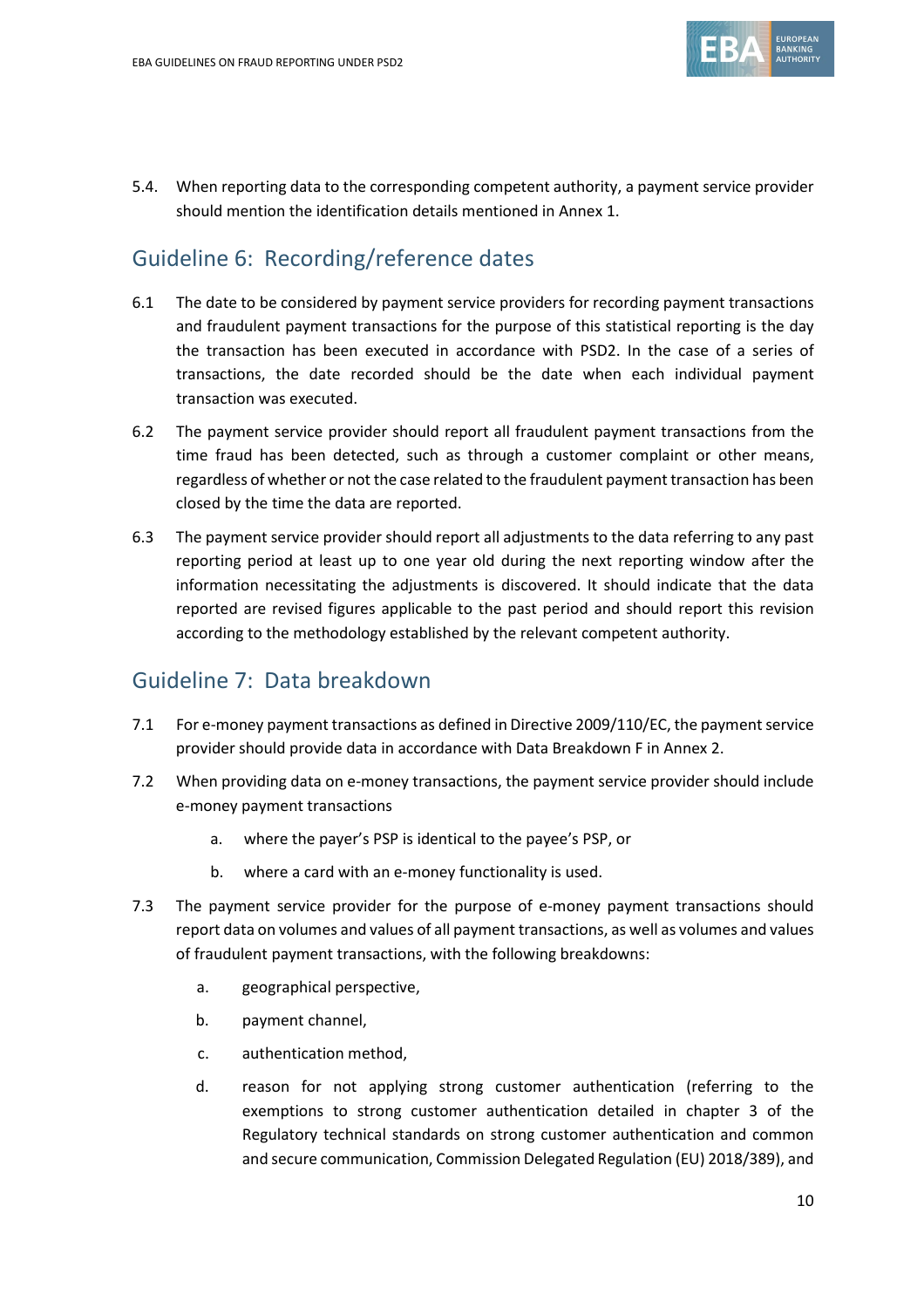

- e. fraud types.
- 7.4 For money remittance services, the payment service provider should provide data in accordance with Data Breakdown G in Annex 2 and as specified in Guideline 1.3. The payment service provider offering these services should report data on volumes and values of all payment transactions and fraudulent payment transactions in Guideline 2.1 with the geographical perspective.
- 7.5 When providing provides payment initiation services, the payment service provider should provide data in accordance with Data Breakdown H in Annex 2. The payment service provider should report the executed payment transactions it initiated and the executed fraudulent transactions it initiated, both by volume and value.
- 7.6 For those payment transactions that qualify for Data Breakdown H in Annex 2, the payment service provider offering payment initiation services should record and report data on volumes and values with the following breakdowns:
	- a. geographical perspective,
	- b. payment instrument,
	- c. payment channel, and
	- d. authentication method.
- 7.7 A payment service provider that does not manage the account of the payment service user but issues and executes card-based payments (a card-based payment instrument issuer) should provide data on volumes and values, in accordance with Data Breakdown C and/or E in Annex 2. When such data are provided, the account service payment service provider should ensure that no double-reporting of such transactions occur.
- 7.8 The payment service provider offering credit transfer and card based payment services should provide data in accordance with Data Breakdowns A, C and/or D in Annex 2, depending on the payment instrument used for a given payment transaction and on the role of the payment service provider. The data include:
	- a. geographical perspective,
	- b. payment channel,
	- c. authentication method,
	- d. reason for not applying strong customer authentication (referring to exemptions to strong customer authentication detailed in chapter 3 of the RTS on SCA and CSC),
	- e. fraud types,
	- f. card function for Data Breakdowns C and D, and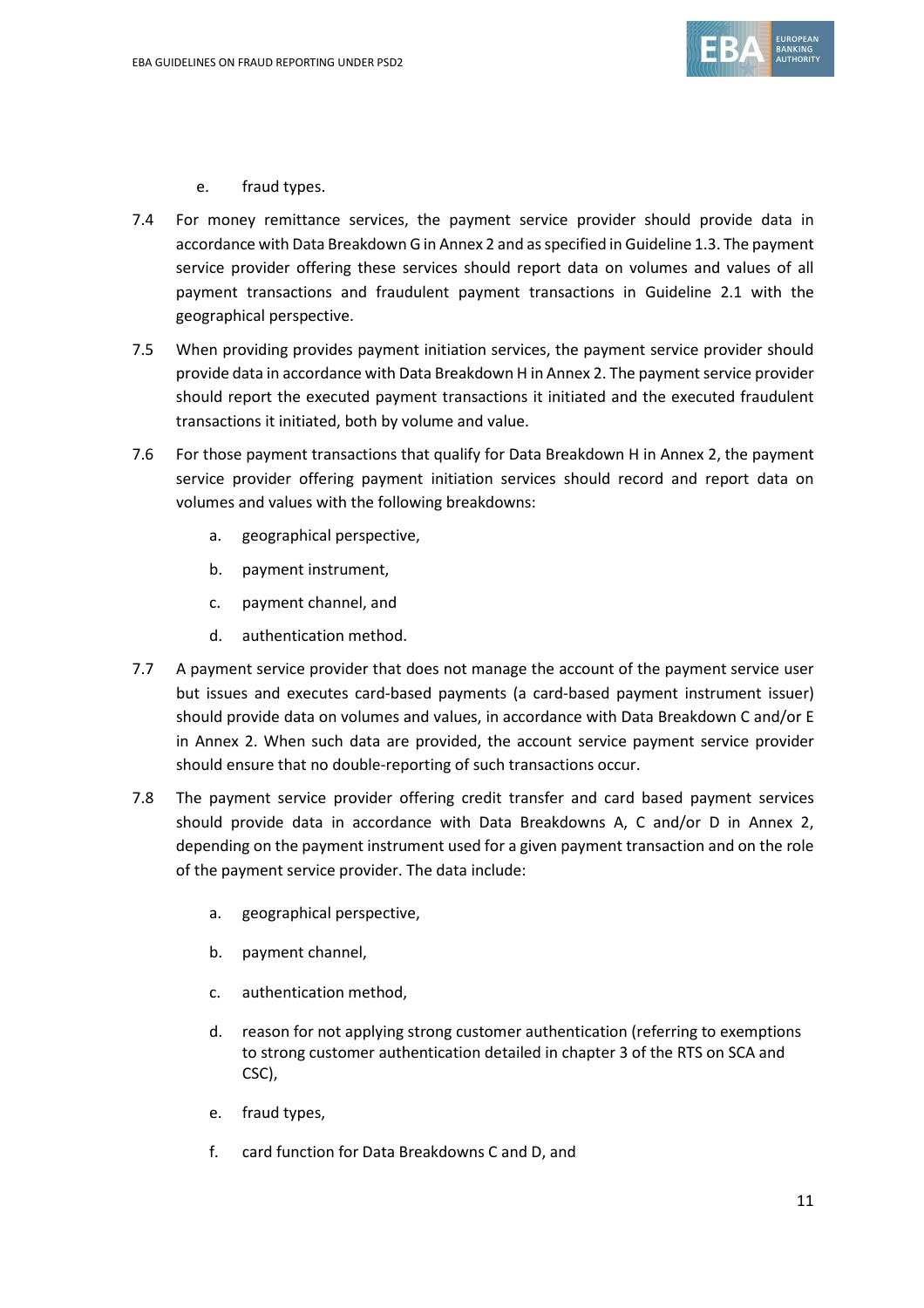

- g. payment transactions initiated via a payment initiation service provider for Data Breakdown A.
- 7.9 The payment service provider should provide data in accordance with Data Breakdown A in Annex 2 for all payment transactions and fraudulent payment transactions executed using credit transfers.
- 7.10 The payment service provider should provide data in accordance with Data Breakdown B in Annex 2 for all payment transactions and fraudulent payment transactions executed using direct debits. The data include:
	- a. geographical perspective,
	- b. channel used for the consent to be given, and
	- c. fraud types.
- 7.11 The payment service provider should provide data in accordance with Data Breakdown C in Annex 2 for all payment transactions and fraudulent payment transactions on the issuer side where a payment card was used and the payment service provider was the payer's payment service provider.
- 7.12 The payment service provider should provide data in accordance with Data Breakdown D in Annex 2 for all payment transactions and fraudulent payment transactions on the acquiring side where a payment card was used and the payment service provider is the payee's payment service provider.
- 7.13 The payment service provider providing data in accordance with Data Breakdowns A to F in Annex 2 should report all losses due to fraud per liability bearer during the reporting period.
- 7.14 The payment service provider reporting card payment transactions in accordance with Data Breakdowns C and D in Annex 2 should exclude cash withdrawals and cash deposits.
- 7.15 The payment service provider (issuer) should provide data in accordance with Data Breakdown E in Annex 2 for all cash withdrawals and fraudulent cash withdrawals through apps, at ATMs, at bank counters and through retailers ('cash back') using a card.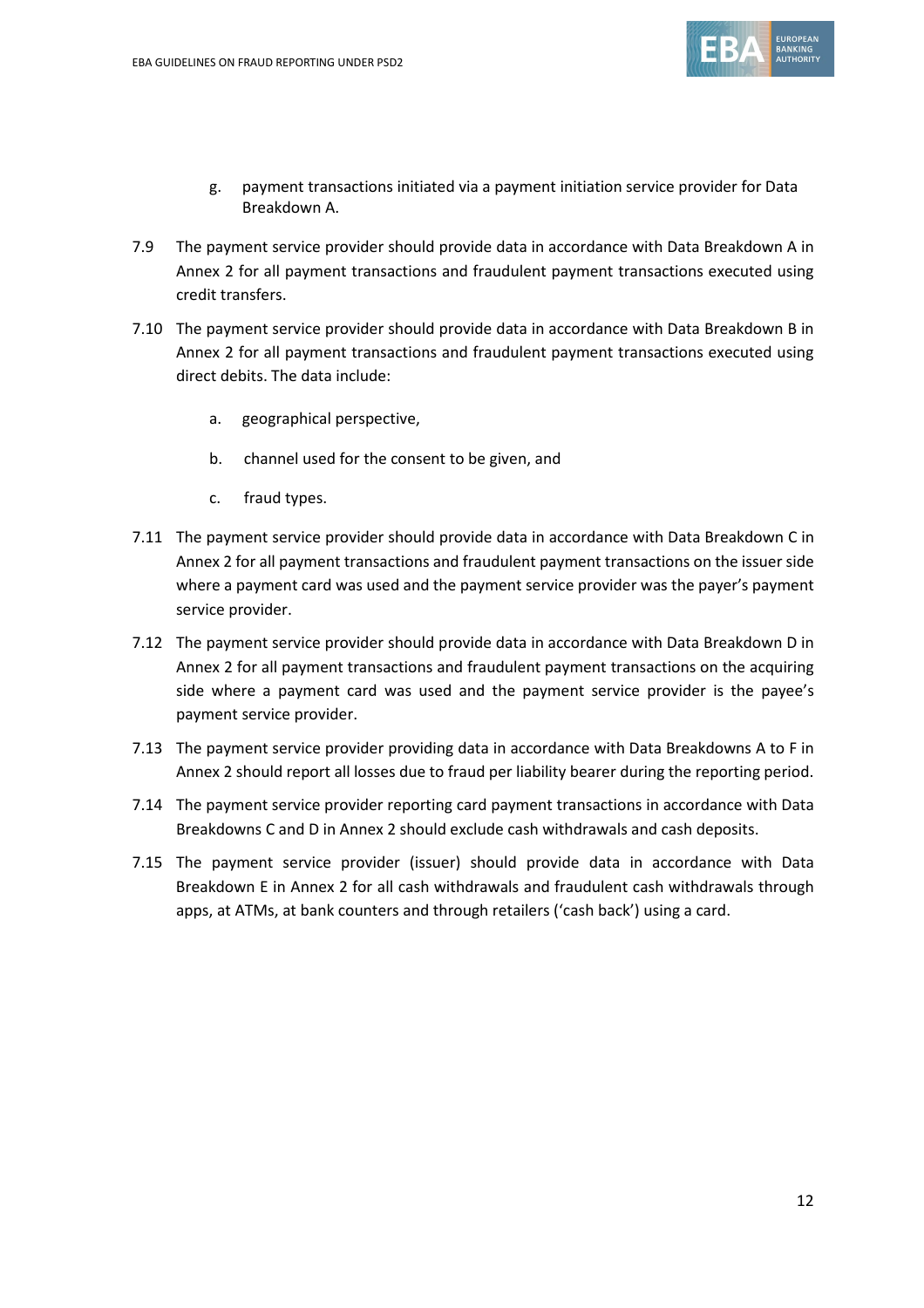

# 3.2Guidelines on aggregate fraud data reporting by competent authorities to the EBA and the ECB

# Guideline 1: Payment transactions and fraudulent payment transactions

- 1.1. For the purposes of reporting statistical data on fraud to the EBA and the ECB in accordance with these Guidelines and with Article 96(6) PSD2, the competent authority should report for each reporting period:
	- a. unauthorised payment transactions made, including as a result of the loss, theft or misappropriation of sensitive payment data or a payment instrument, whether detectable or not to the payer prior to a payment and whether or not caused by gross negligence of the payer or executed in the absence of consent by the payer ('unauthorised payment transaction'); and
	- b. payment transactions made as a result of the payer being manipulated by the fraudster to issue a payment order, or to give the instruction to do so to the payment service provider, in good-faith, to a payment account it believes belongs to a legitimate payee ('manipulation of the payer').
- 1.2. For the purposes of Guideline 1.1, the competent authority should report only payment transactions that have been initiated and executed (including acquired where applicable) by payment service providers (including card based payment instrument issuers where applicable). The competent authority should not report data on payment transactions that, however linked to any of the circumstances referred to in Guideline 1.1, have not been executed and have not resulted in a transfer of funds in accordance with PSD2 provisions.
- 1.3. The competent authority should report all payment transactions and fraudulent payment transactions in accordance with the following:
	- a. For non-card based payment transactions and remote card based payment transactions, 'domestic payment transactions' refer to payment transactions initiated by a payer, or by or through a payee, where the payer's payment service provider and the payee's payment service provider are located in the same Member State,
	- b. For EEA branches, domestic payment transactions refer to the payment transactions where both the payer's and the payee's payment service providers are in the host Member State where the branch is established.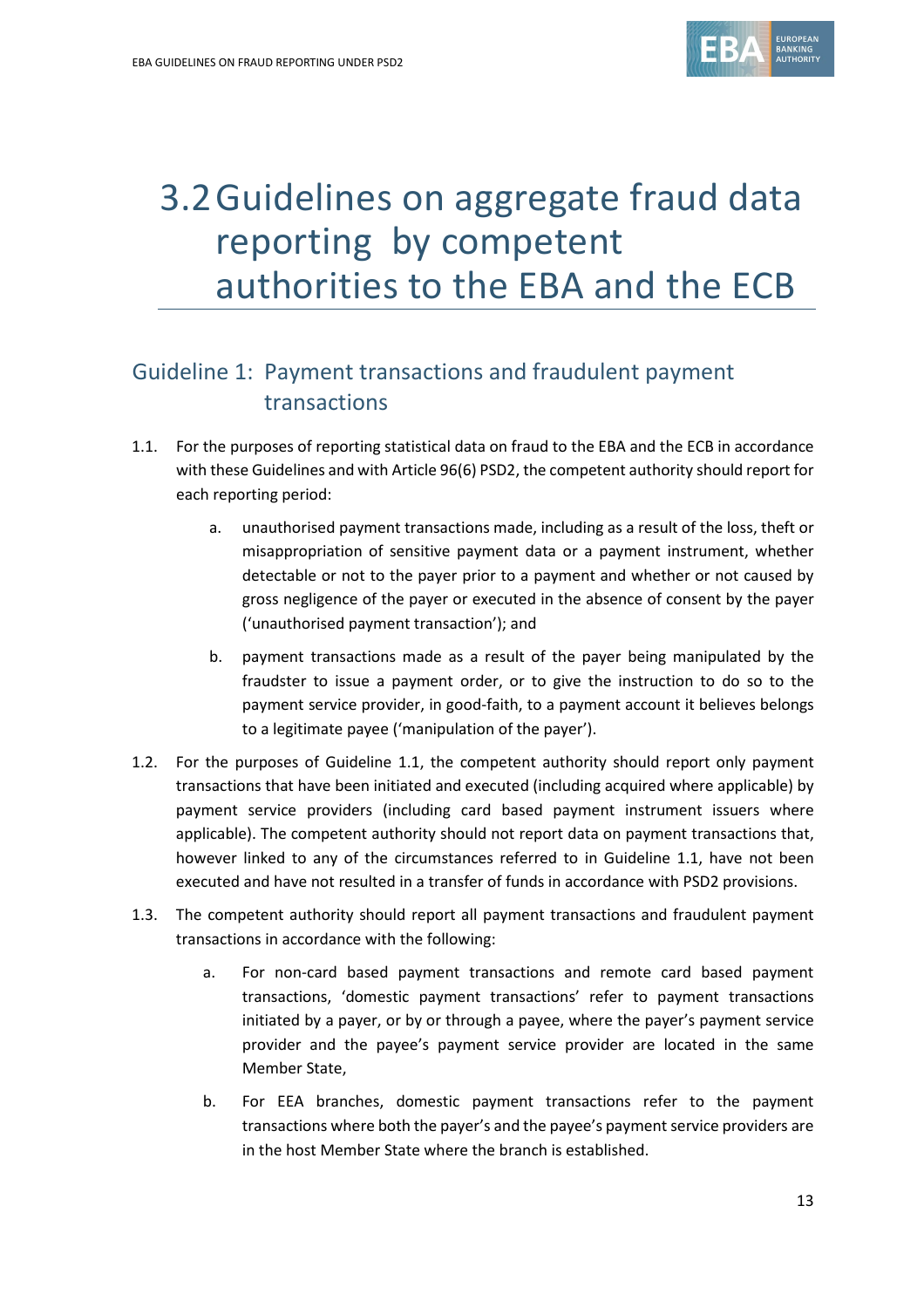

- c. For non-card based payment transactions and remote card based payment transactions, 'cross-border payment transactions within the EEA' refer to payment transactions initiated by a payer, or by or through a payee, where the payer's payment service provider and the payee's payment service provider are located in different Member States.
- d. For non-remote card-based payment transactions, 'domestic payment transactions' refer to payment transactions where the payer's payment service provider (issuer), the payee's payment service provider (acquirer) and the POS or ATM used are located in the same Member State. If the payer's payment service provider and the payee's payment service provider are in different Member States or the payer's payment service provider (issuer) is located in a Member State different from that of the POS or ATM, the transaction is a 'cross-border payment transaction within the EEA'.
- e. 'Cross-border payment transactions outside the EEA' refer to payment transactions initiated by a payer, or by or through a payee, where either the payer's or the payee's payment service provider is located outside the EEA while the other is located within the EEA.
- f. 'Total fraudulent payment transactions' refer to all the transactions mentioned in Guideline 1.1, regardless of whether the amount of the fraudulent payment transaction has been recovered.
- g. 'Modification of a payment order by the fraudster' is a type of unauthorised transaction as defined in Guideline 1.1(a) and refers to a situation where the fraudster intercepts and modifies a legitimate payment order at some point during the electronic communication between the payer's device and the payment service provider (for instance through malware or man-in-the middle attacks) or modifies the payment instruction in the payment service provider's system before the payment order is cleared and settled.
- h. 'Issuance of a payment order by the fraudster' is a type of unauthorised transaction as defined in Guideline 1.1(a) and refers to a situation where a fake payment order is issued by the fraudster after having obtained the payer's/payee's sensitive payment data through fraudulent means.
- 1.4. Competent authorities should report data from payment service providers offering payment initiation services in accordance with the following:

a. 'Domestic payment transactions' refer to payment transactions, where the payment initiation service provider and the account servicing payment service provider are located in the same Member State.

b. 'Cross-border payment transactions within the EEA' refer to payment transactions, where the payment initiation service provider and the account servicing payment service provider are located in different Member States.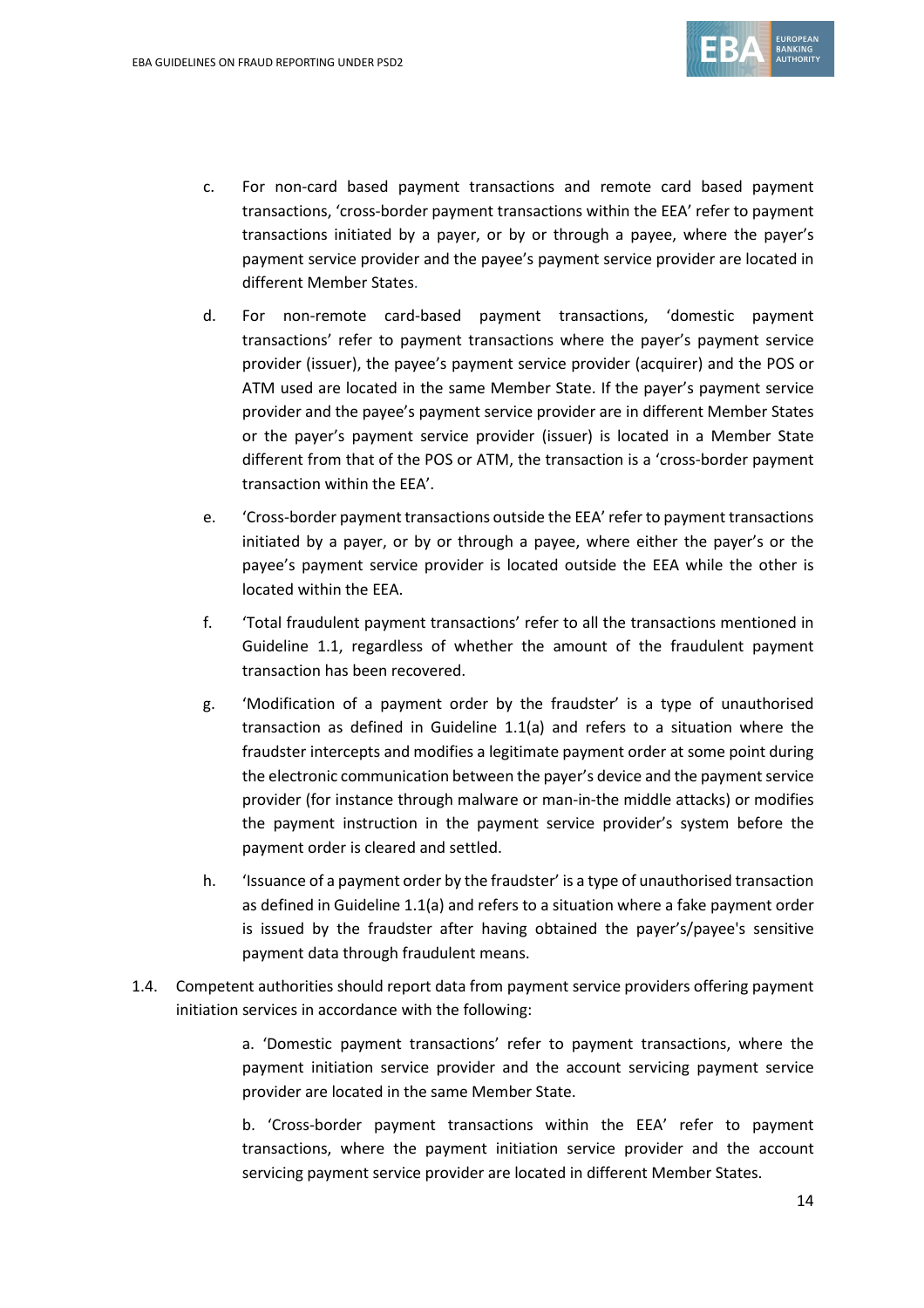

c. 'Cross-border payment transactions outside the EEA' refer to payment transactions, where the payment initiation service provider is located within the EEA and the account servicing payment service provider is located outside the EEA.

## Guideline 2: Data collection and aggregation

- 2.1. The competent authority should report statistical information on:
	- a. total payment transactions in line with the different breakdowns in Annex 2 and in accordance with Guideline 1.2; and
	- b. total fraudulent payment transactions in line with the different breakdowns in Annex 2 and as defined under Guideline 1.3(f).
- 2.2. The competent authority should report the statistical information in Guideline 2.1 both in volume (i.e. number of transactions or fraudulent transactions) and value (i.e. amount of transactions or fraudulent transactions). It should report volumes and values in actual units, with two decimals for values.
- 2.3. The competent authority should report the values in euro currency. It should convert data for values of transactions or fraudulent transactions denominated in a currency other than the euro, using the relevant exchange rates applied to these transactions or the average ECB reference exchange rate for the applicable reporting period.
- 2.4. The competent authority can report zero  $(0')$  where there were no transactions or fraudulent transactions taking place for a particular indicator in the reporting period established.
- 2.5. The competent authority should aggregate the data collected within its Member State from the addressees of this Guidelines by summing the figures reported for each individual payment service provider in line with the data breakdowns in Annex 2.
- 2.6. The competent authority should define the secure communication procedures and the format for the reporting of the data by payment service providers. The competent authority should also ensure that an appropriate deadline is given to payment service providers to ensure the quality of the data and to account for the potential delay in reporting fraudulent payment transactions.
- 2.7. The competent authority should ensure that the data reported under these Guidelines can be cross-referenced and used by the EBA and the ECB in accordance with the data breakdowns in Annex 2.

## Guideline 3: Practical data reporting

3.1. The competent authority should report the volumes and values of payment transactions and fraudulent payment transactions in line with Guidelines 2.1 and 2.2. To avoid double counting, data should not be aggregated across the different data breakdowns in Annex 2.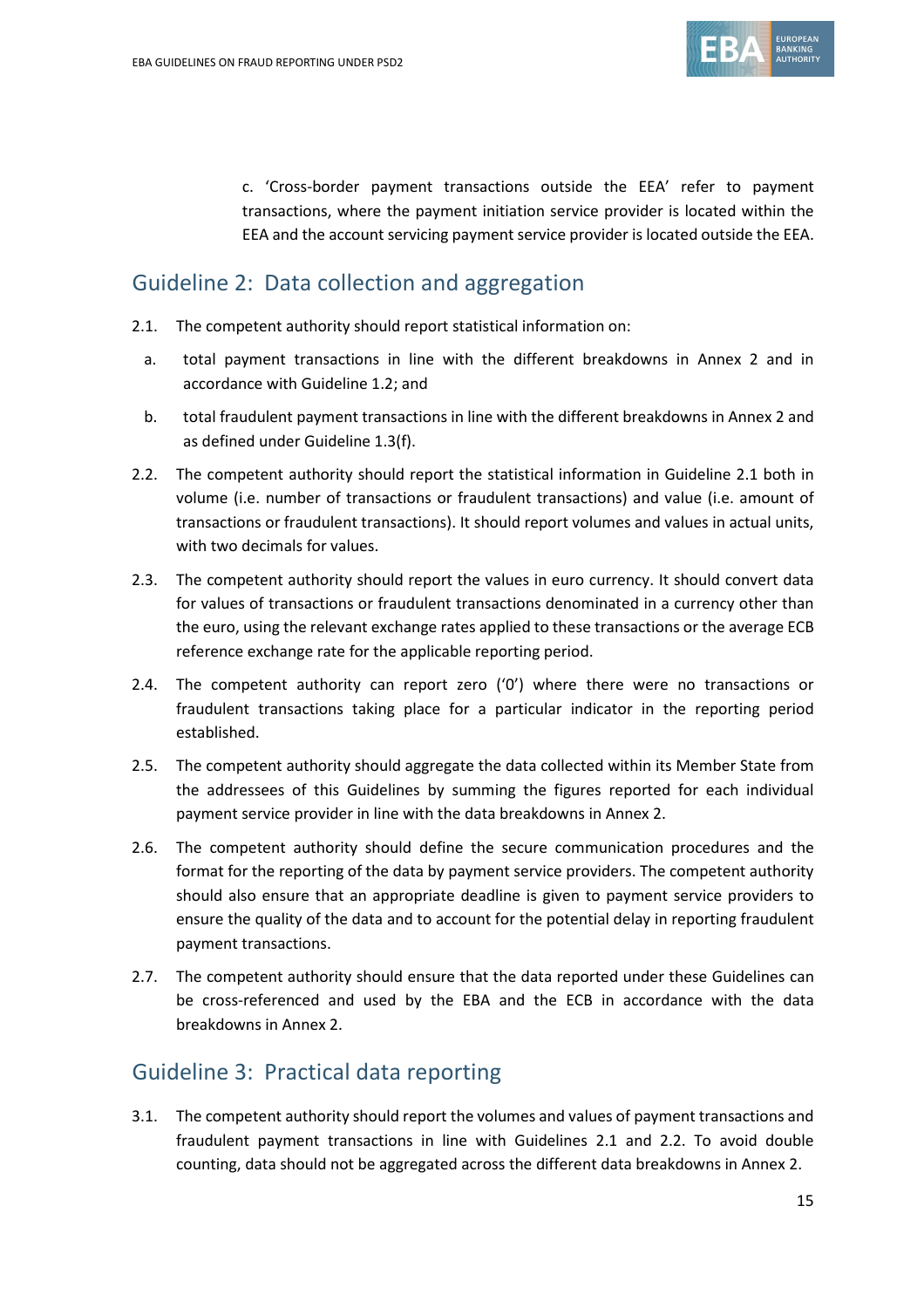

- 3.2. The competent authority should report adjustments to data on any payment transaction and fraudulent payment transaction reported in any past reporting period during the next reporting window after the information necessitating the adjustments is obtained from given payment service provider(s) and up to 13 months after the transaction was executed (and/or acquired) to enable the payment service user to exercise its right to notify the payment service provider no later than 13 months after the transaction was executed in accordance with Article 71 PSD2.
- 3.3. The competent authority should at all times ensure the confidentiality and integrity of the information stored and exchanged and the proper identification when submitting data to the ECB and the EBA.
- 3.4. The competent authority should send the aggregated data to the ECB and the EBA within six months from the day after the end of the reporting period.
- 3.5. The competent authority should agree with the ECB and the EBA the secure communication procedures and the specific format in which the competent authority should report the data.

### Guideline 4: Cooperation among competent authorities

- 4.1. Where there is more than one competent authority in a Member State under PSD2, the competent authorities should co-ordinate the data collection to ensure that only one set of data is reported for that Member State to the ECB and the EBA.
- 4.2. Upon request by the competent authority in a home Member State, the competent authority in a host Member State should make available information and data that established branches have reported to them.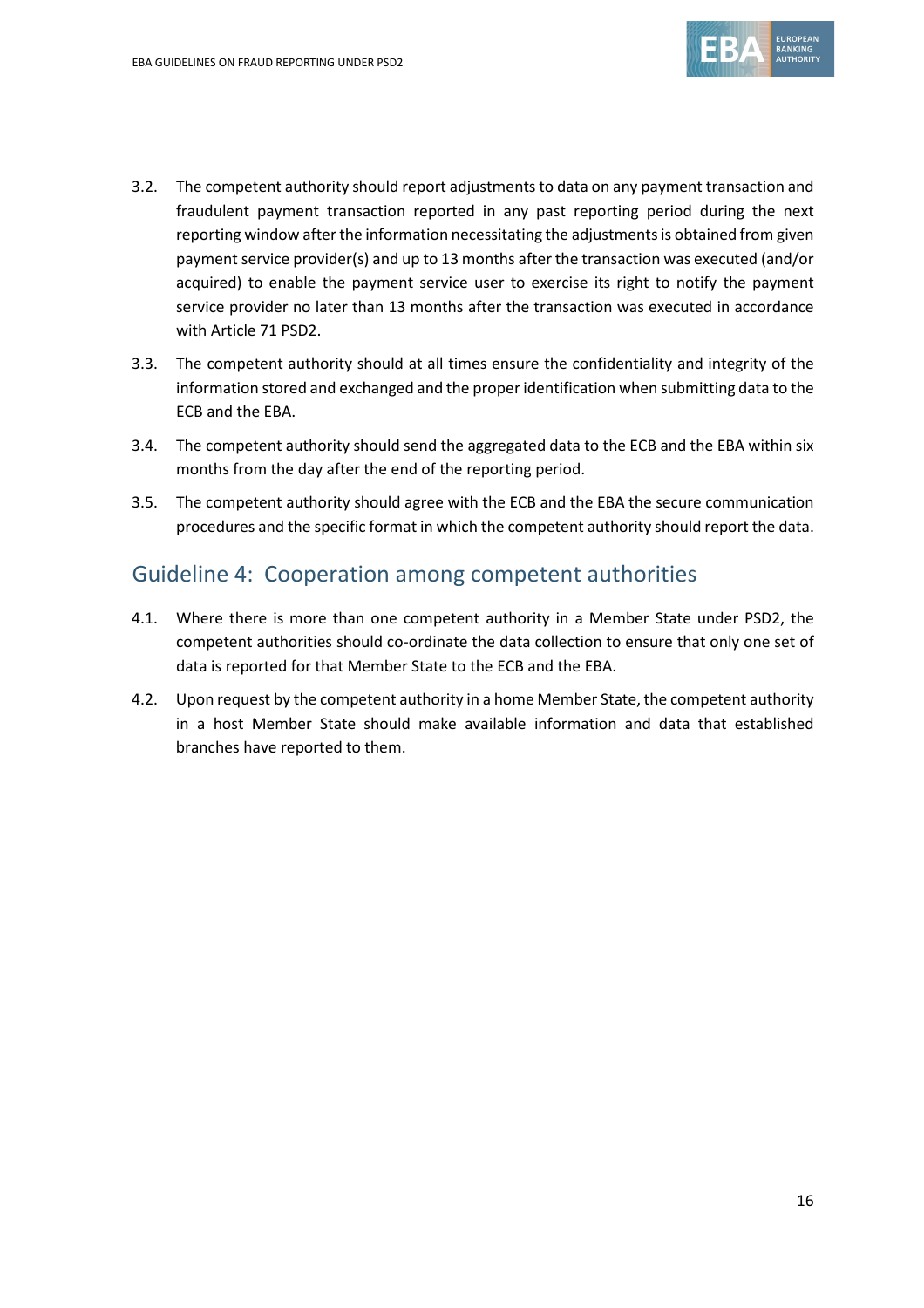

# Annex 1 – General data to be provided by all reporting payment service providers

# General identification data on the reporting payment service provider

**Name:** full name of the payment service provider subject to the data reporting procedure as it appears in the applicable national register for credit institutions, payment institutions or electronic money institutions.

**Unique identification number:** the relevant unique identification number used in each Member State to identify the payment service provider, where applicable.

**Authorisation number:** home Member State authorisation number, where applicable.

**Country of authorisation:** home Member State where the licence has been issued.

**Contact person:** name and surname of the person responsible for reporting the data or, if a third party provider reports on behalf of the payment service provider, name and surname of the person in charge of the data management department or similar area, at the level of the payment service provider.

**Contact e-mail:** email address to which any requests for further clarification should be addressed, if needed. It can be either a personal or a corporate e-mail address.

**Contact telephone:** telephone number through which any requests for further clarification should be addressed, if needed. It can be either a personal or a corporate phone number.

### Data breakdown

All data reported by PSPs using the different breakdowns in Annex 2 should follow the geographical breakdown defined below and should provide both number of transactions *(Actual units, total for the period)* and value of transactions *(EUR/local currency actual units, total for the period)*.

|      | Value and volume                 |
|------|----------------------------------|
| Area | Domestic:                        |
|      | Cross-border within the EEA; and |
|      | Cross-border outside the EEA     |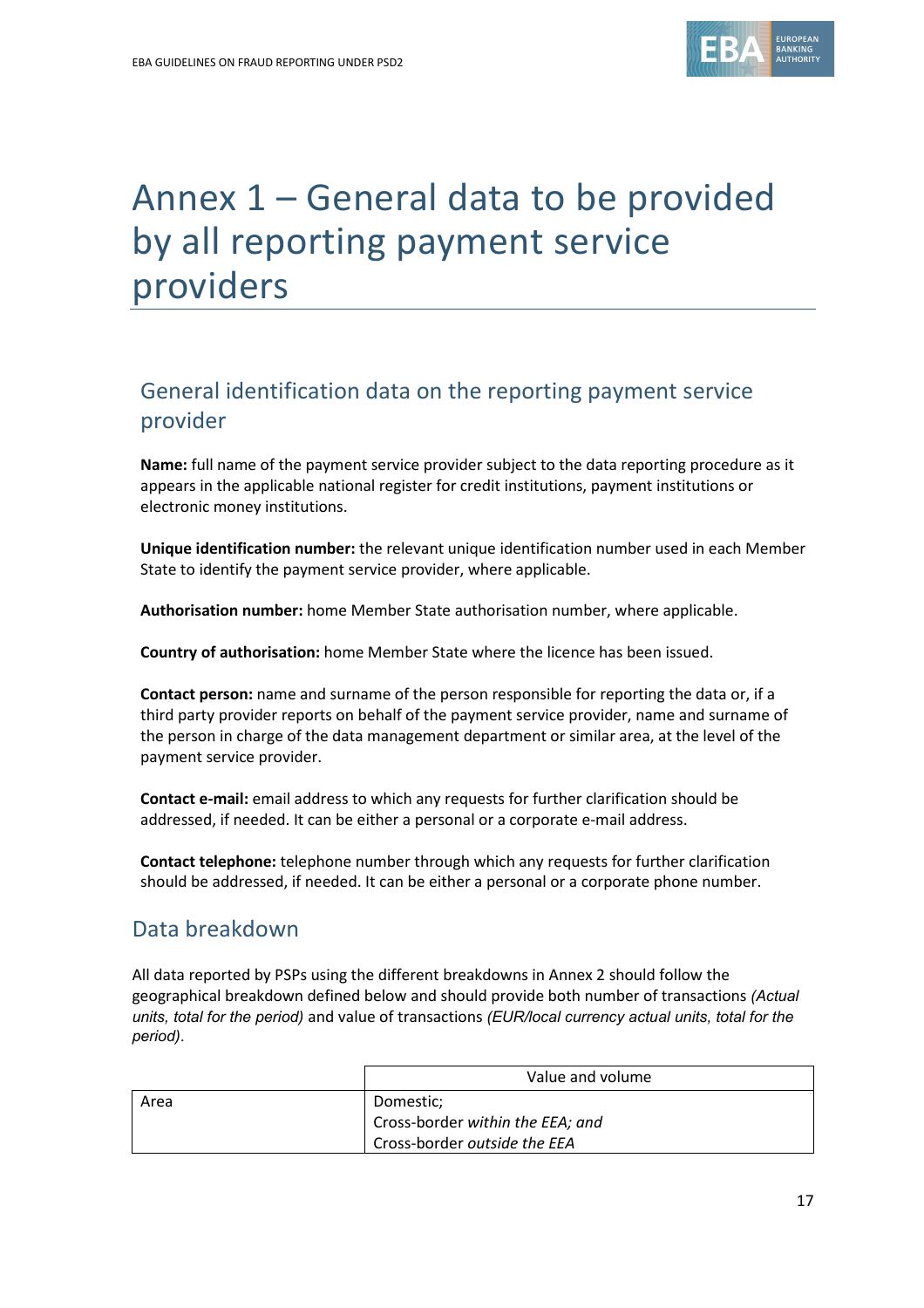

# Annex 2 – Data reporting requirements for payment service providers

## A- Data breakdown for credit transfers

|             | <b>Item</b>                                                                              | <b>Payment</b><br>transactions | <b>Fraudulent</b><br>payment<br>transactions |
|-------------|------------------------------------------------------------------------------------------|--------------------------------|----------------------------------------------|
| $\mathbf 1$ | <b>Credit transfers</b>                                                                  | X                              | X                                            |
| $1.1$       | Of which initiated by payment initiation service providers                               | X                              | X                                            |
| $1.2$       | Of which initiated non-electronically                                                    | X                              | X                                            |
| $1.3$       | Of which Initiated electronically                                                        | X                              | X                                            |
| 1.3.1       | Of which initiated via remote payment channel                                            | X                              | X                                            |
| 1.3.1.1     | Of which authenticated via strong customer authentication                                | X                              | X                                            |
|             | of which fraudulent credit transfers by fraud types:                                     |                                |                                              |
| 1.3.1.1.1   | Issuance of a payment order by the fraudster                                             |                                | X                                            |
| 1.3.1.1.2   | Modification of a payment order by the fraudster                                         |                                | X                                            |
| 1.3.1.1.3   | Manipulation of the payer by the fraudster to issue a payment order                      |                                | X                                            |
| 1.3.1.2     | Of which authenticated via non-strong customer authentication                            | X                              | X                                            |
|             | of which fraudulent credit transfers by fraud types:                                     |                                |                                              |
| 1.3.1.2.1   | Issuance of a payment order by the fraudster                                             |                                | X                                            |
| 1.3.1.2.2   | Modification of a payment order by the fraudster                                         |                                | X                                            |
| 1.3.1.2.3   | Manipulation of the payer by the fraudster to issue a payment order                      |                                | X                                            |
|             | of which broken down by reason for authentication via non-strong customer authentication |                                |                                              |
| 1.3.1.2.4   | Low value (Art.16 RTS)                                                                   | X                              | X                                            |
| 1.3.1.2.5   | Payment to self (Art.15 RTS)                                                             | X                              | X                                            |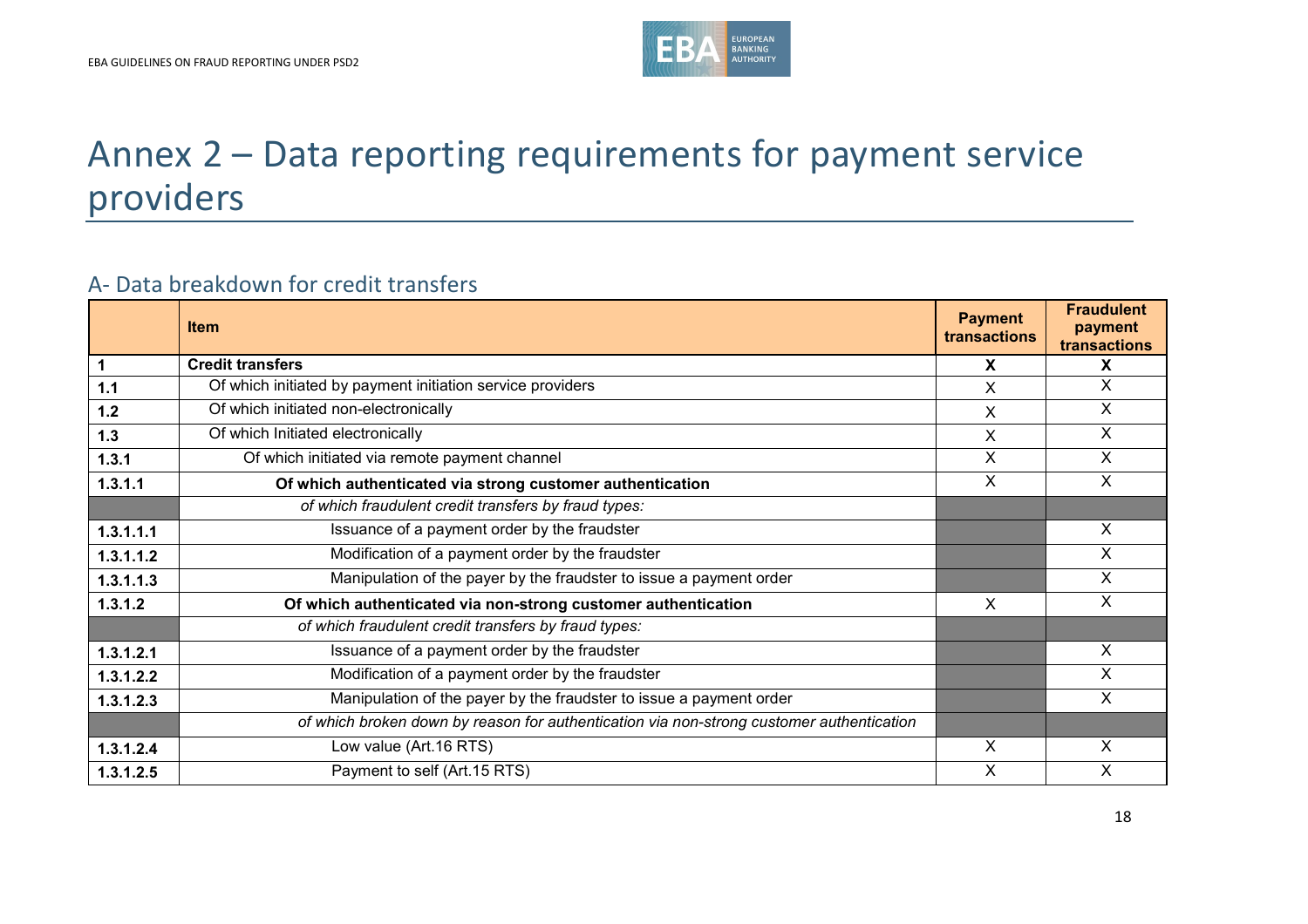

| 1.3.1.2.6 | Trusted beneficiary (Art.13 RTS)                                      | X                         | X                         |
|-----------|-----------------------------------------------------------------------|---------------------------|---------------------------|
| 1.3.1.2.7 | Recurring transaction (Art.14 RTS)                                    | $\times$                  | X                         |
| 1.3.1.2.8 | Use of secure corporate payment processes or protocols (Art. 17 RTS)  | $\overline{\mathsf{x}}$   | $\boldsymbol{\mathsf{X}}$ |
| 1.3.1.2.9 | Transaction risk analysis (Art.18 RTS)                                | $\boldsymbol{\mathsf{X}}$ | $\sf X$                   |
| 1.3.2     | Of which initiated via non-remote payment channel                     | $\sf X$                   | $\sf X$                   |
| 1.3.2.1   | Of which authenticated via strong customer authentication             | $\sf X$                   | $\times$                  |
|           | of which fraudulent credit transfers by fraud types:                  |                           |                           |
| 1.3.2.1.1 | Issuance of a payment order by the fraudster                          |                           | $\times$                  |
| 1.3.2.1.2 | Modification of a payment order by the fraudster                      |                           | $\sf X$                   |
| 1.3.2.1.3 | Manipulation of the payer by the fraudster to issue a payment order   |                           | X                         |
| 1.3.2.2   | Of which authenticated via non-strong customer authentication         | X                         | $\sf X$                   |
|           | of which fraudulent credit transfers by fraud types:                  |                           |                           |
| 1.3.2.2.1 | Issuance of a payment order by the fraudster                          |                           | $\sf X$                   |
| 1.3.2.2.2 | Modification of a payment order by the fraudster                      |                           | X                         |
| 1.3.2.2.3 | Manipulation of the payer by the fraudster to issue a payment order   |                           | $\boldsymbol{\mathsf{X}}$ |
|           | of which broken down by reason for non-strong customer authentication |                           |                           |
| 1.3.2.2.4 | Payment to self (Art.15 RTS)                                          | $\times$                  | $\times$                  |
| 1.3.2.2.5 | Trusted beneficiary (Art.13 RTS)                                      | $\sf X$                   | $\sf X$                   |
| 1.3.2.2.6 | Recurring transaction (Art.14 RTS)                                    | $\sf X$                   | $\times$                  |
| 1.3.2.2.7 | Contactless low value (Art. 11 RTS)                                   | X                         | X                         |
| 1.3.2.2.8 | Unattended terminal for transport or parking fares (Art. 12 RTS)      | $\boldsymbol{\mathsf{X}}$ | $\times$                  |

| Losses due to fraud per liability bearer: | Total losses |
|-------------------------------------------|--------------|
| The reporting payment service provider    |              |
| The Payment service user (payer)          |              |
| Others                                    |              |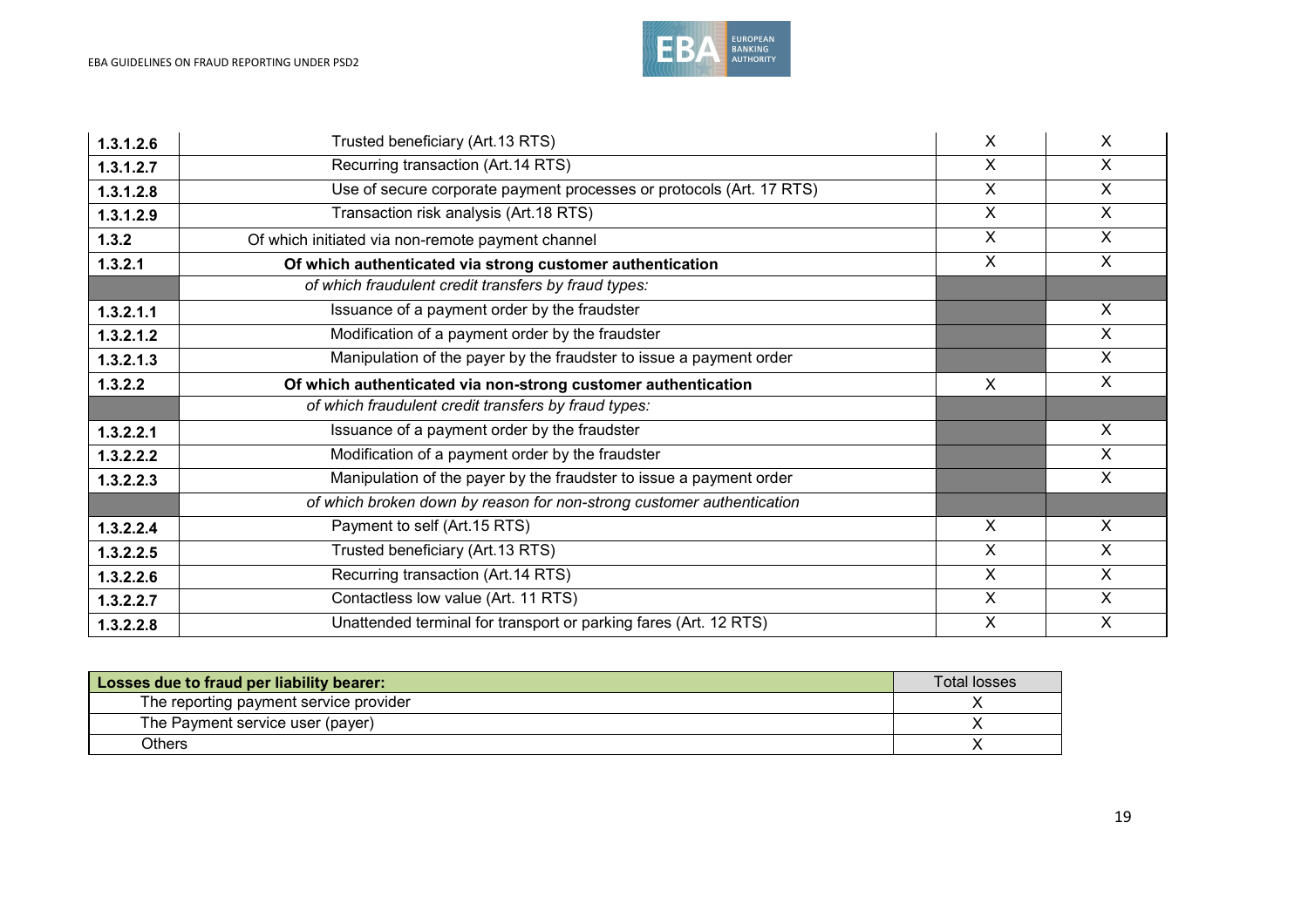

| $1.2 + 1.3 = 1$ ; 1.1 does not equate 1 but is a subset of 1                                                                                                                                                                                                                                                                                                 |
|--------------------------------------------------------------------------------------------------------------------------------------------------------------------------------------------------------------------------------------------------------------------------------------------------------------------------------------------------------------|
| $1.3.1 + 1.3.2 = 1.3$                                                                                                                                                                                                                                                                                                                                        |
| $1.3.1.1 + 1.3.1.2 = 1.3.1$                                                                                                                                                                                                                                                                                                                                  |
| $1.3.2.1 + 1.3.2.2 = 1.3.2$                                                                                                                                                                                                                                                                                                                                  |
| 1.3.1.1.1 + 1.3.1.1.2 + 1.3.1.1.3 = fraudulent payment transaction figure of 1.3.1.1; 1.3.1.2.1 + 1.3.1.2.2 + 1.3.1.2.3 = fraudulent payment transaction<br>figure of 1.3.1.2; 1.3.2.1.1 + 1.3.2.1.2 + 1.3.2.1.3 = fraudulent payment transaction figure of 1.3.2.1; 1.3.2.2.1 + 1.3.2.2.2 + 1.3.2.2.3 = fraudulent<br>payment transaction figure of 1.3.2.2 |
| $1.3.1.2.4 + 1.3.1.2.5 + 1.3.1.2.6 + 1.3.1.2.7 + 1.3.1.2.8 + 1.3.1.2.9 = 1.3.1.2$                                                                                                                                                                                                                                                                            |
| $1.3.2.2.4 + 1.3.2.2.5 + 1.3.2.2.6 + 1.3.2.2.7 + 1.3.2.2.8 = 1.3.2.2$                                                                                                                                                                                                                                                                                        |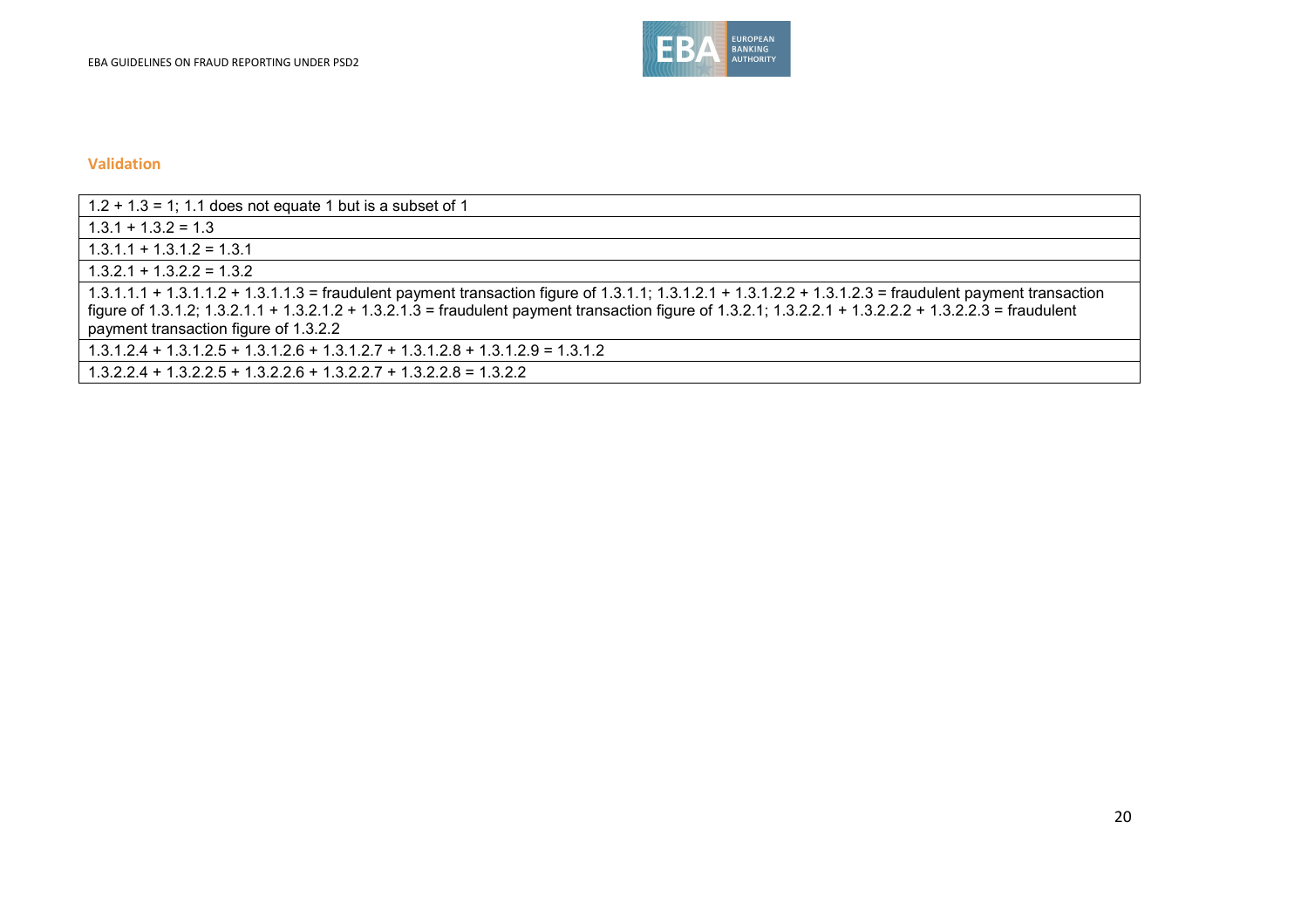

# B – Data breakdown for direct debits

|                | <b>Item</b>                                                             | <b>Payment</b><br>transactions | <b>Fraudulent payment</b><br>transactions |
|----------------|-------------------------------------------------------------------------|--------------------------------|-------------------------------------------|
| $\overline{2}$ | <b>Direct debits</b>                                                    |                                |                                           |
| 2.1            | Of which consent given via an electronic mandate                        |                                |                                           |
|                | of which fraudulent direct debits by fraud type:                        |                                |                                           |
| 2.1.1.1        | Unauthorised payment transactions                                       |                                | х                                         |
| 2.1.1.2        | Manipulation of the payer by the fraudster to consent to a direct debit |                                | v                                         |
| 2.2            | Of which consent given in another form than an electronic mandate       |                                | х                                         |
|                | of which fraudulent direct debits by fraud type:                        |                                |                                           |
| 2.2.1.1        | Unauthorised payment transactions                                       |                                | x                                         |
| 2.2.1.2        | Manipulation of the payer by the fraudster to consent to a direct debit |                                | X                                         |

| Losses due to fraud per liability bearer: | Total losses |
|-------------------------------------------|--------------|
| The reporting payment service provider    |              |
| The payment service user (payee)          |              |
| <b>Others</b>                             |              |

| $2.1 + 2.2 = 2$                                                    |
|--------------------------------------------------------------------|
| $2.1.1.1 + 2.1.1.2$ = fraudulent payment transaction figure of 2.1 |
| $2.2.1.1 + 2.2.1.2 =$ fraudulent payment transaction figure of 2.2 |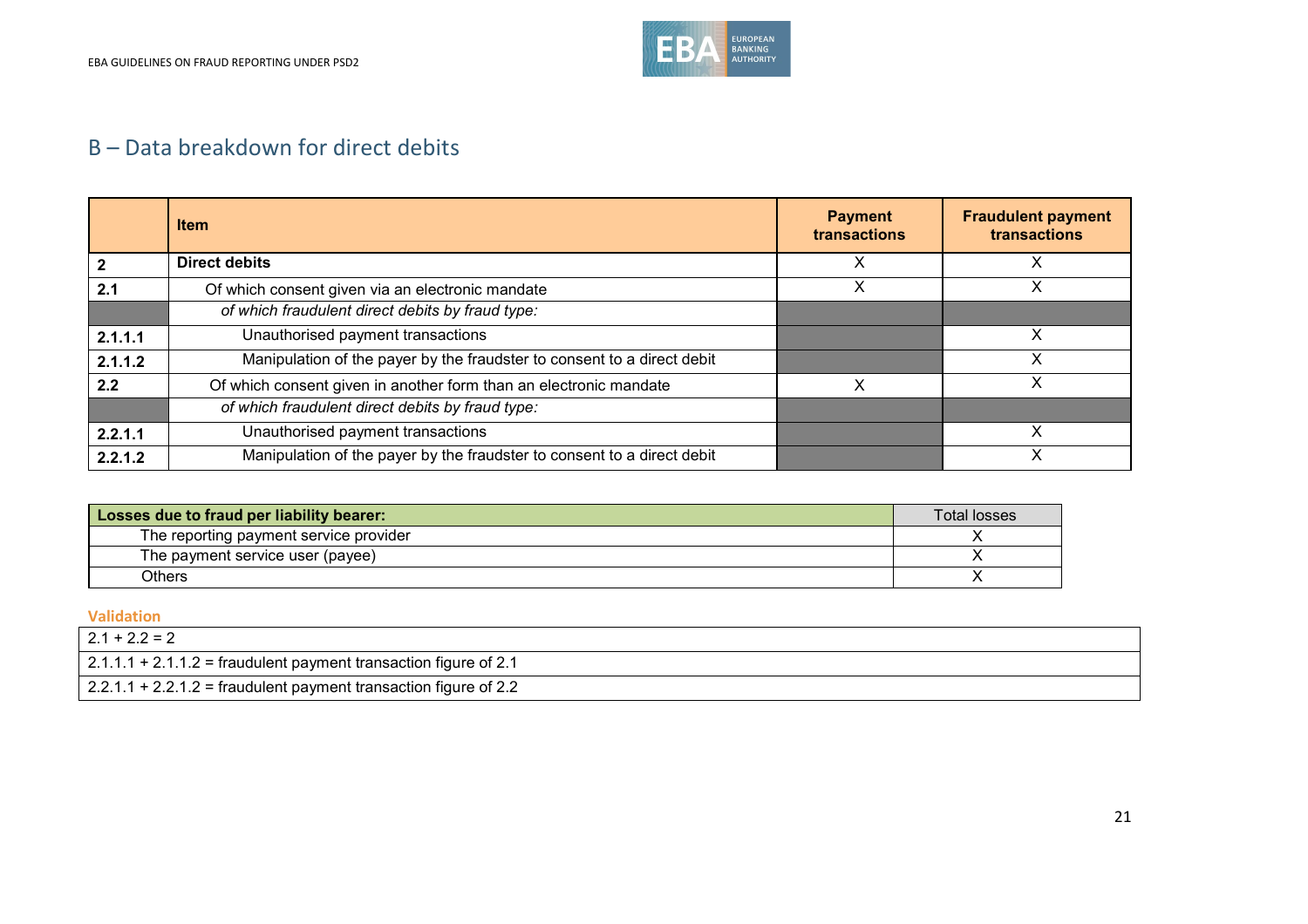

# C- Data breakdown for card-based payment transactions to be reported by the issuer's payment service provider

|              | <b>Item</b>                                                   | <b>Payment</b><br>transactio | <b>Fraudulent</b><br>payment |
|--------------|---------------------------------------------------------------|------------------------------|------------------------------|
|              |                                                               | <b>ns</b>                    | transactions                 |
| $\mathbf{3}$ | Card payments (except cards with an e-money function only)    | X                            | $\mathsf{X}$                 |
| 3.1          | Of which initiated non-electronically                         | $\sf X$                      | $\mathsf{X}$                 |
| 3.2          | Of which initiated electronically                             | X                            | X                            |
| 3.2.1        | Of which initiated via remote payment channel                 | $\mathsf{X}$                 | $\mathsf{X}$                 |
|              | of which broken down by card function:                        |                              |                              |
| 3.2.1.1.1    | Payments with cards with a debit function                     | X                            | X                            |
| 3.2.1.1.2    | Payments with cards with a credit or delayed debit function   | X                            | X                            |
| 3.2.1.2      | Of which authenticated via strong customer authentication     | X                            | $\mathsf{X}$                 |
|              | of which fraudulent card payments by fraud types:             |                              |                              |
| 3.2.1.2.1    | Issuance of a payment order by a fraudster                    |                              | X                            |
| 3.2.1.2.1.1  | Lost or stolen card                                           |                              | X                            |
| 3.2.1.2.1.2  | Card not received                                             |                              | X                            |
| 3.2.1.2.1.3  | Counterfeit card                                              |                              | $\mathsf{X}$                 |
| 3.2.1.2.1.4  | Card details theft                                            |                              | X                            |
| 3.2.1.2.1.5  | Other                                                         |                              | X                            |
| 3.2.1.2.2    | Modification of a payment order by the fraudster              |                              | X                            |
| 3.2.1.2.3    | Manipulation of the payer to make a card payment              |                              | X                            |
| 3.2.1.3      | Of which Authenticated via non-strong customer authentication | X                            | $\overline{\mathsf{x}}$      |
|              | of which fraudulent card payments by fraud types:             |                              |                              |
| 3.2.1.3.1    | Issuance of a payment order by a fraudster                    |                              | $\mathsf{X}$                 |
| 3.2.1.3.1.1  | Lost or stolen card                                           |                              | X                            |
| 3.2.1.3.1.2  | Card not received                                             |                              | Χ                            |
| 3.2.1.3.1.3  | Counterfeit card                                              |                              | X                            |
| 3.2.1.3.1.4  | Card details theft                                            |                              | X                            |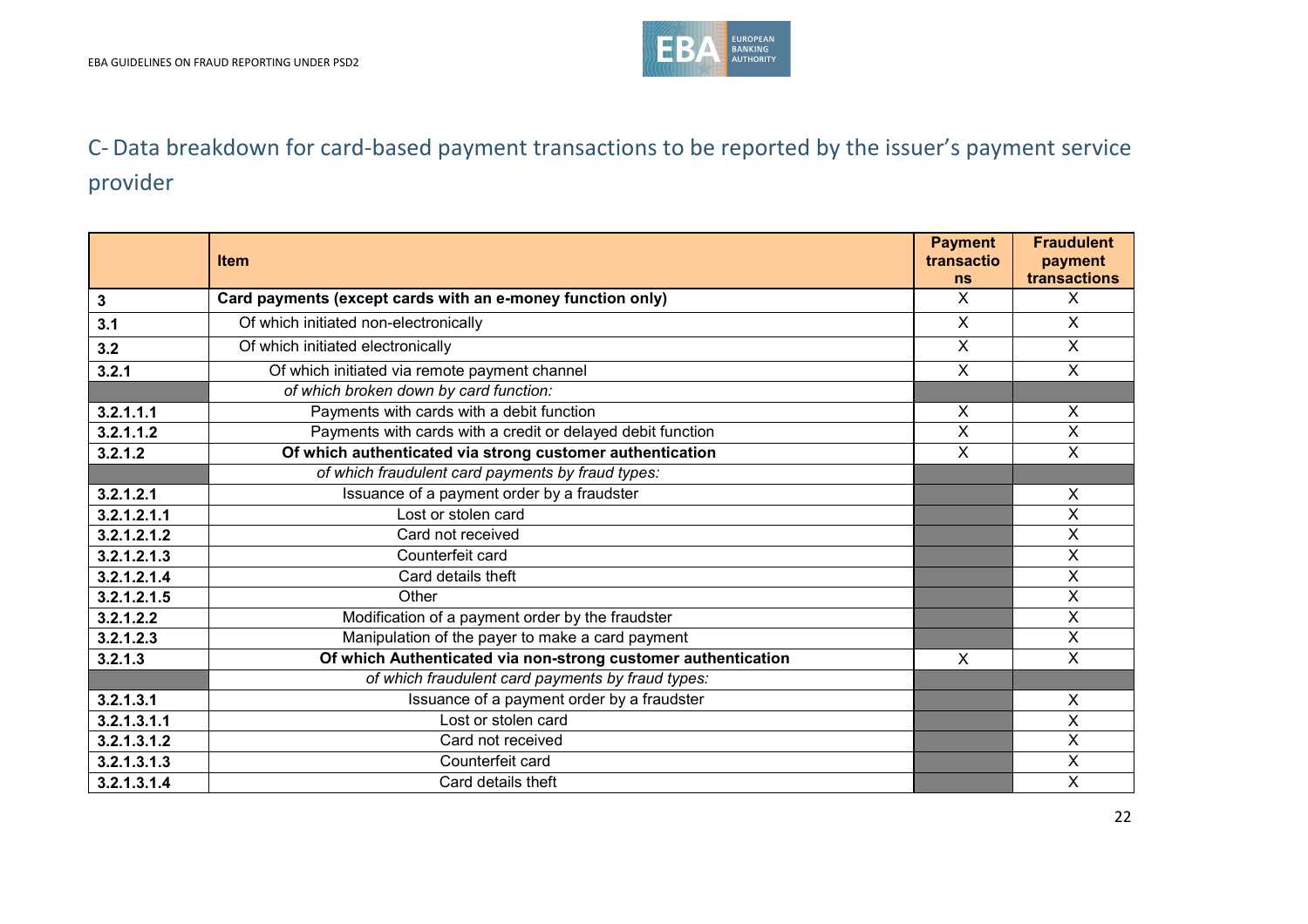

| 3.2.1.3.1.5 | Other                                                                 |                         | $\pmb{\times}$            |
|-------------|-----------------------------------------------------------------------|-------------------------|---------------------------|
| 3.2.1.3.2   | Modification of a payment order by the fraudster                      |                         | $\overline{\mathsf{x}}$   |
| 3.2.1.3.3   | Manipulation of the payer to make a card payment                      |                         | $\overline{\mathsf{x}}$   |
|             | of which broken down by reason for non-strong customer authentication |                         |                           |
| 3.2.1.3.4   | Low value (Art.16 RTS)                                                | X                       | $\boldsymbol{\mathsf{X}}$ |
| 3.2.1.3.5   | Trusted beneficiary (Art.13 RTS)                                      | X                       | $\overline{\mathsf{x}}$   |
| 3.2.1.3.6   | Recurring transaction (Art.14 RTS)                                    | $\overline{\mathsf{x}}$ | $\overline{\mathsf{x}}$   |
| 3.2.1.3.7   | Use of secure corporate payment processes or protocols (Art. 17 RTS)  | $\overline{\mathsf{x}}$ | $\overline{\mathsf{x}}$   |
| 3.2.1.3.8   | Transaction risk analysis (Art.18 RTS)                                | $\pmb{\times}$          | $\pmb{\times}$            |
| 3.2.2       | Of which initiated via non-remote payment channel                     | $\overline{\mathsf{x}}$ | $\overline{\mathsf{x}}$   |
|             | of which broken down by card function:                                |                         |                           |
| 3.2.2.1.1   | Payments with cards with a debit function                             | X                       | X                         |
| 3.2.2.1.2   | Payments with cards with a credit or delayed debit function           | $\overline{\mathsf{X}}$ | $\overline{X}$            |
| 3.2.2.2     | Of which authenticated via strong customer authentication             | $\overline{\mathsf{x}}$ | $\overline{\mathsf{x}}$   |
|             | of which fraudulent card payments by fraud types:                     |                         |                           |
| 3.2.2.2.1   | Issuance of a payment order by a fraudster                            |                         | X                         |
| 3.2.2.2.1.1 | Lost or stolen card                                                   |                         | $\overline{\mathsf{x}}$   |
| 3.2.2.2.1.2 | Card not received                                                     |                         | $\overline{\mathsf{x}}$   |
| 3.2.2.2.1.3 | Counterfeit card                                                      |                         | $\boldsymbol{\mathsf{X}}$ |
| 3.2.2.2.1.4 | Other                                                                 |                         | $\overline{\mathsf{x}}$   |
| 3.2.2.2.2   | Modification of a payment order by the fraudster                      |                         | $\pmb{\times}$            |
| 3.2.2.2.3   | Manipulation of the payer to make a card payment                      |                         | $\pmb{\times}$            |
| 3.2.2.3     | Of which authenticated via non-strong customer authentication         | X                       | $\overline{\mathsf{x}}$   |
|             | of which fraudulent card payments by fraud types:                     |                         |                           |
| 3.2.2.3.1   | Issuance of a payment order by a fraudster                            |                         | X                         |
| 3.2.2.3.1.1 | Lost or stolen card                                                   |                         | $\pmb{\times}$            |
| 3.2.2.3.1.2 | Card not received                                                     |                         | $\overline{X}$            |
| 3.2.2.3.1.3 | Counterfeit card                                                      |                         | $\overline{X}$            |
| 3.2.2.3.1.4 | Other                                                                 |                         | $\overline{X}$            |
| 3.2.2.3.2   | Modification of a payment order by the fraudster                      |                         | $\pmb{\times}$            |
| 3.2.2.3.3   | Manipulation of the payer to make a card payment                      |                         | $\overline{X}$            |
|             | of which broken down by reason for non-strong customer authentication |                         |                           |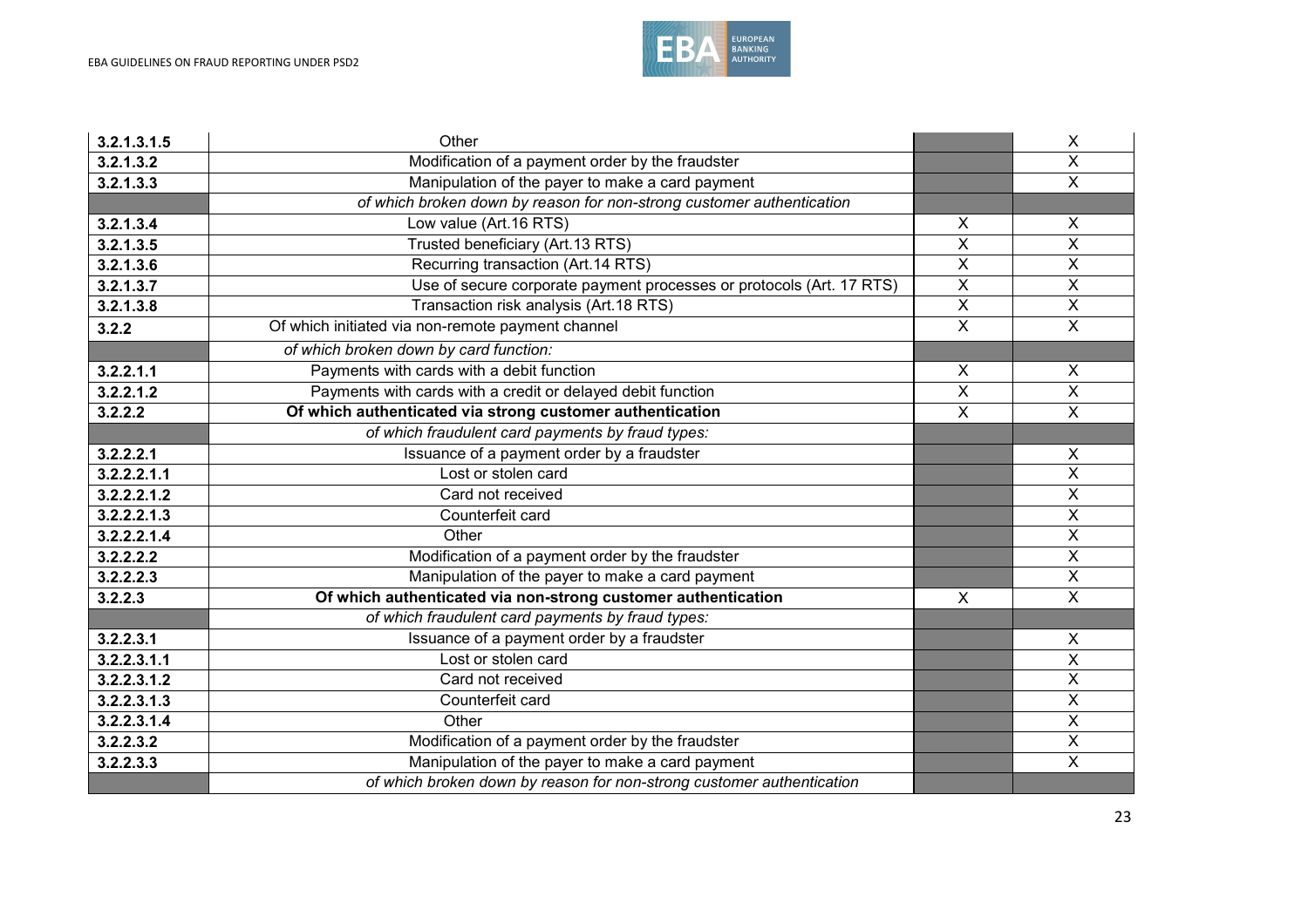

| 3.2.2.3.4 | Trusted beneficiary (Art.13 RTS)                                 |  |
|-----------|------------------------------------------------------------------|--|
| 3.2.2.3.5 | Recurring transaction (Art.14 RTS)                               |  |
| 3.2.2.3.6 | Contactless low value (Art. 11 RTS)                              |  |
| 3.2.2.3.7 | Unattended terminal for transport or parking fares (Art. 12 RTS) |  |

| Losses due to fraud per liability bearer: | <b>Total losses</b> |
|-------------------------------------------|---------------------|
| The reporting payment service provider    |                     |
| The Payment service user (payer)          |                     |
| Others                                    |                     |

| $3.1 + 3.2 = 3$                                                                                                                                                                                                                                                                                                                                                                                                                                                                          |
|------------------------------------------------------------------------------------------------------------------------------------------------------------------------------------------------------------------------------------------------------------------------------------------------------------------------------------------------------------------------------------------------------------------------------------------------------------------------------------------|
| $3.2.1 + 3.2.2 = 3.2$                                                                                                                                                                                                                                                                                                                                                                                                                                                                    |
| $3.2.1.1.1 + 3.2.1.1.2 = 3.2.1$ ; $3.2.2.1.1 + 3.2.2.1.2 = 3.2.2$                                                                                                                                                                                                                                                                                                                                                                                                                        |
| $3.2.1.2 + 3.2.1.3 = 3.2.1$ ; $3.2.2.2 + 3.2.2.3 = 3.2.2$                                                                                                                                                                                                                                                                                                                                                                                                                                |
| $3.2.1.2.1 + 3.2.1.2.2 + 3.2.1.2.3$ = fraudulent payment transaction figure of $3.2.1.2$ ; $3.2.1.3.1 + 3.2.1.3.2 + 3.2.1.3.3$ = fraudulent payment transaction<br>figure of 3.2.1.3; 3.2.2.2.1 + 3.2.2.2.2 + 3.2.2.2.3 = fraudulent payment transaction figure of 3.2.2.2; 3.2.2.3.1 + 3.2.2.3.2 + 3.2.2.3.3 = fraudulent<br>payment transaction figure of 3.2.2.3                                                                                                                      |
| 3.2.1.2.1.1 + 3.2.1.2.1.2 + 3.2.1.2.1.3 + 3.2.1.2.1.4 + 3.2.1.2.1.5 = fraudulent payment transaction figure of 3.2.1.2.1; 3.2.1.3.1.1 + 3.2.1.3.1.2 +<br>3.2.1.3.1.3 + 3.2.1.3.1.4 + 3.2.1.3.1.5 = fraudulent payment transaction figure of 3.2.1.3.1; 3.2.2.2.1.1 + 3.2.2.2.1.2 + 3.2.2.2.1.3 + 3.2.2.2.1.4 =<br>fraudulent payment transaction figure of $3.2.2.2.1$ ; $3.2.2.3.1.1 + 3.2.2.3.1.2 + 3.2.2.3.1.3 + 3.2.2.3.1.4 =$ fraudulent payment transaction figure of<br>3.2.2.3.1 |
| $3.2.1.3.4 + 3.2.1.3.5 + 3.2.1.3.6 + 3.2.1.3.7 + 3.2.1.3.8 = 3.2.1.3$ ; $3.2.2.3.4 + 3.2.2.3.5 + 3.2.2.3.6 + 3.2.2.3.7 = 3.2.2.3$                                                                                                                                                                                                                                                                                                                                                        |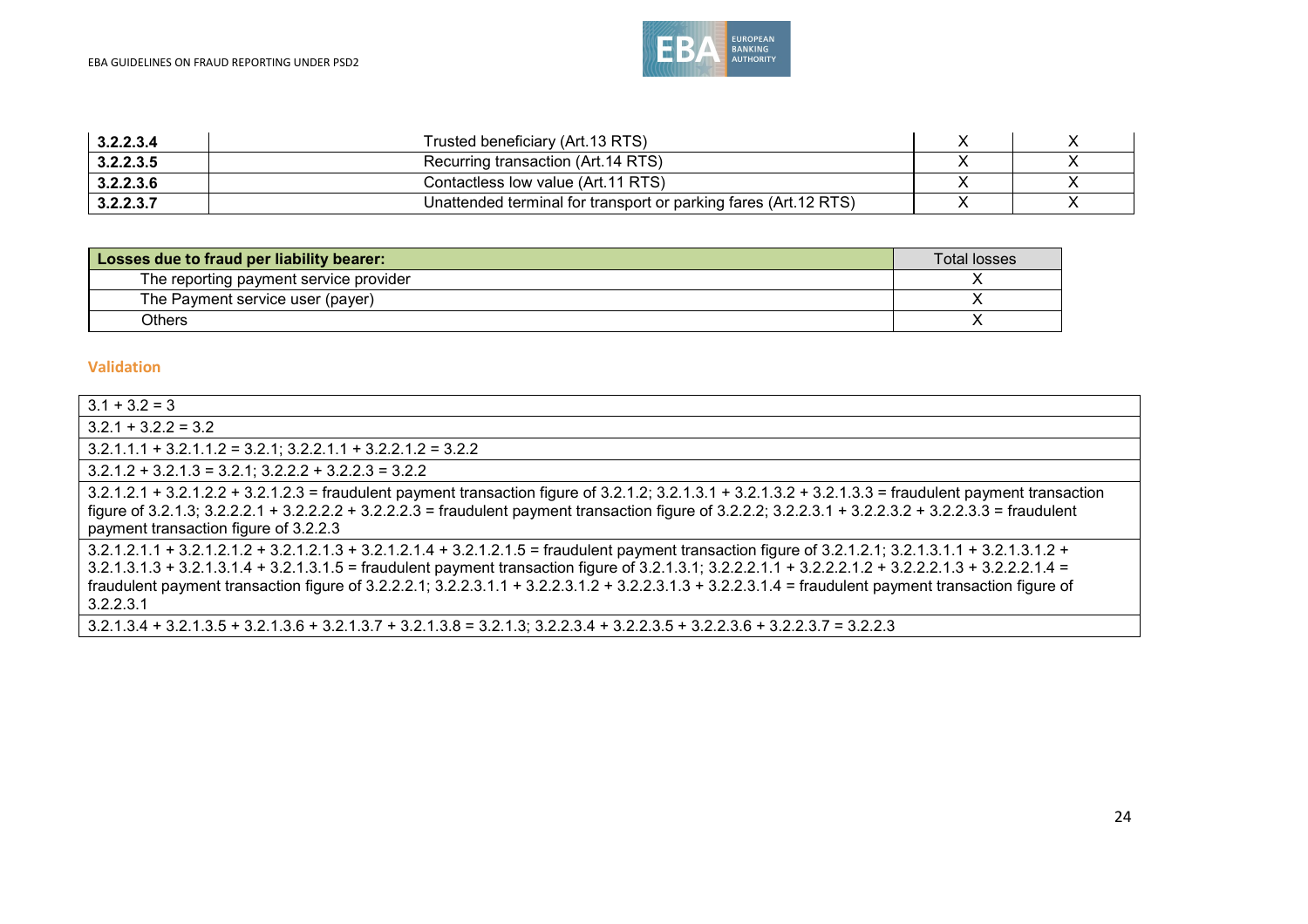

# D- Data breakdown for card-based payments transactions to be reported by the acquirer's payment service provider (with a contractual relationship with the payment service user)

|                         | <b>Item</b>                                                         | <b>Payment</b><br>transactions | <b>Fraudulent</b><br>payment<br>transactions |
|-------------------------|---------------------------------------------------------------------|--------------------------------|----------------------------------------------|
| $\overline{\mathbf{4}}$ | Card payments acquired (except cards with an e-money function only) | X                              | $\mathsf{X}$                                 |
| 4.1                     | Of which initiated non-electronically                               | $\mathsf{X}$                   | $\mathsf{X}$                                 |
| 4.2                     | Of which initiated electronically                                   | $\mathsf{X}$                   | $\mathsf{X}$                                 |
| 4.2.1                   | Of which acquired via a Remote channel                              | $\overline{X}$                 | $\overline{X}$                               |
|                         | of which broken down by card function:                              |                                |                                              |
| 4.2.1.1.1               | Payments with cards with a debit function                           | X                              | X                                            |
| 4.2.1.1.2               | Payments with cards with a credit or delayed debit function         | X                              | X                                            |
| 4.2.1.2                 | Of which authenticated via strong customer authentication           | $\overline{X}$                 | $\overline{\mathsf{x}}$                      |
|                         | of which fraudulent card payments by fraud types:                   |                                |                                              |
| 4.2.1.2.1               | Issuance of a payment order by a fraudster                          |                                | X                                            |
| 4.2.1.2.1.1             | Lost or stolen card                                                 |                                | $\overline{\mathsf{x}}$                      |
| 4.2.1.2.1.2             | Card not received                                                   |                                | $\mathsf{X}$                                 |
| 4.2.1.2.1.3             | Counterfeit card                                                    |                                | $\overline{\mathsf{x}}$                      |
| 4.2.1.2.1.4             | Card details theft                                                  |                                | X                                            |
| 4.2.1.2.1.5             | Other                                                               |                                | X                                            |
| 4.2.1.2.2               | Modification of a payment order by the fraudster                    |                                | $\overline{X}$                               |
| 4.2.1.2.3               | Manipulation of the payer to make a card payment                    |                                | $\overline{\mathsf{x}}$                      |
| 4.2.1.3                 | Of which authenticated via non-strong customer authentication       | $\mathsf{X}$                   | $\overline{X}$                               |
|                         | of which fraudulent card payments by fraud types:                   |                                |                                              |
| 4.2.1.3.1               | Issuance of a payment order by a fraudster                          |                                | X                                            |
| 4.2.1.3.1.1             | Lost or stolen card                                                 |                                | X                                            |
| 4.2.1.3.1.2             | Card not received                                                   |                                | $\overline{\mathsf{x}}$                      |
| 4.2.1.3.1.3             | Counterfeit card                                                    |                                | X                                            |
| 4.2.1.3.1.4             | Card details theft                                                  |                                | X                                            |
| 4.2.1.3.1.5             | Other                                                               |                                | $\overline{\mathsf{x}}$                      |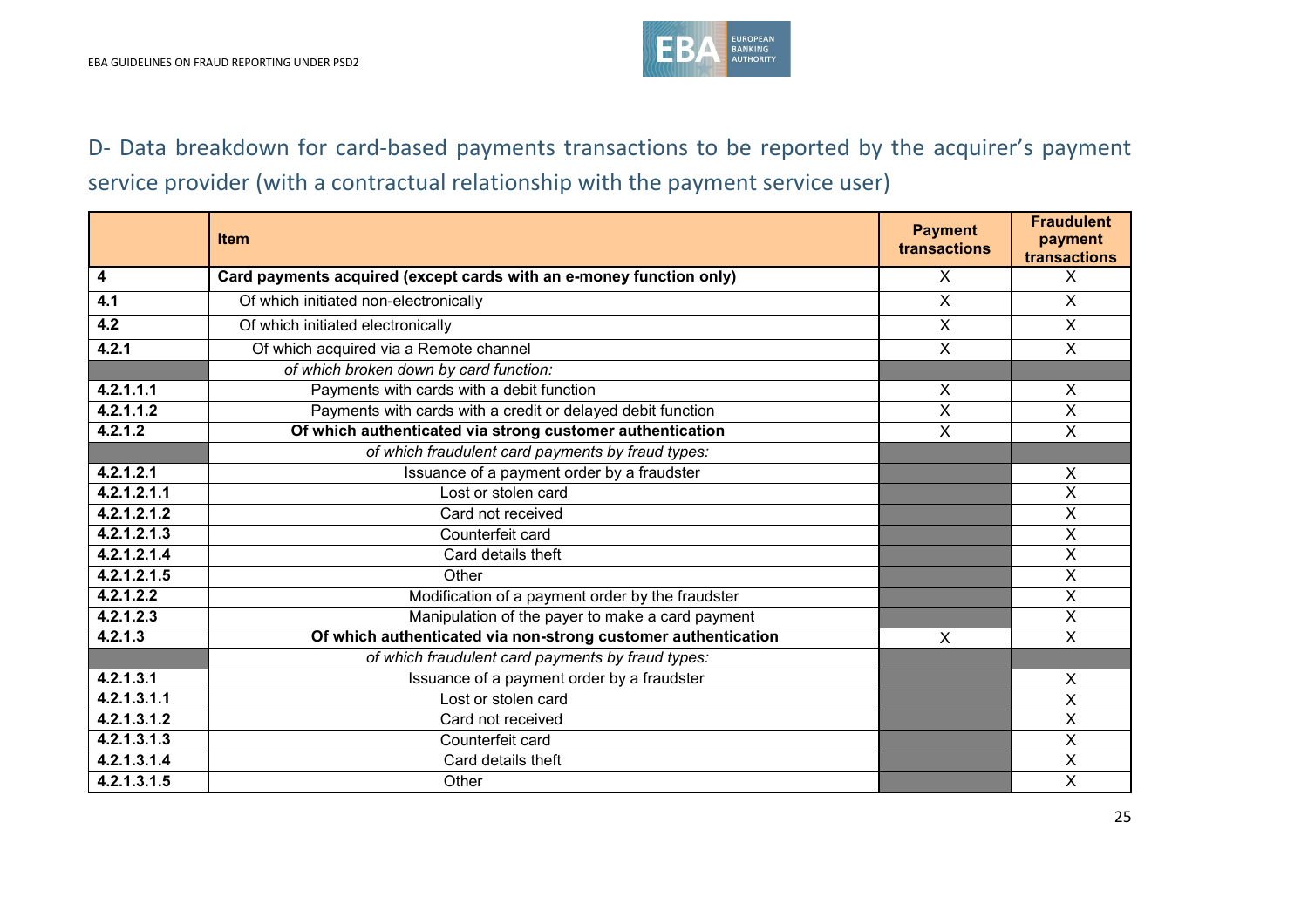

| 4.2.1.3.2   | Modification of a payment order by the fraudster                            |                         | $\pmb{\times}$            |
|-------------|-----------------------------------------------------------------------------|-------------------------|---------------------------|
| 4.2.1.3.3   | Manipulation of the payer to make a card payment<br>$\overline{\mathsf{x}}$ |                         |                           |
|             | of which broken down by reason for non-strong customer authentication       |                         |                           |
| 4.2.1.3.4   | Low value (Art.16 RTS)                                                      | X                       | X                         |
| 4.2.1.3.5   | Recurring transaction (Art.14 RTS)                                          | $\overline{\mathsf{x}}$ | $\boldsymbol{\mathsf{X}}$ |
| 4.2.1.3.6   | Transaction risk analysis (Art.18 RTS)                                      | X                       | $\overline{\mathsf{x}}$   |
| 4.2.2       | Of which acquired via a non-remote channel                                  | $\overline{\mathsf{x}}$ | $\overline{\mathsf{x}}$   |
|             | of which broken down by card function:                                      |                         |                           |
| 4.2.2.1.1   | Payments with cards with a debit function                                   | X                       | X                         |
| 4.2.2.1.2   | Payments with cards with a credit or delayed debit function                 | $\overline{\mathsf{x}}$ | $\overline{\mathsf{x}}$   |
| 4.2.2.2     | Of which Authenticated via strong customer authentication                   | $\overline{\mathsf{x}}$ | $\overline{X}$            |
|             | of which fraudulent card payments by fraud types:                           |                         |                           |
| 4.2.2.2.1   | Issuance of a payment order by a fraudster                                  |                         | $\boldsymbol{\mathsf{X}}$ |
| 4.2.2.2.1.1 | Lost or stolen card                                                         |                         | $\overline{\mathsf{x}}$   |
| 4.2.2.2.1.2 | Card not received                                                           |                         | $\overline{\mathsf{x}}$   |
| 4.2.2.2.1.3 | Counterfeit card                                                            |                         | $\pmb{\times}$            |
| 4.2.2.2.1.4 | Other                                                                       |                         | $\overline{\mathsf{x}}$   |
| 4.2.2.2.2   | Modification of a payment order by the fraudster                            |                         | $\overline{\mathsf{x}}$   |
| 4.2.2.2.3   | Manipulation of the payer to make a card payment                            |                         | $\boldsymbol{\mathsf{X}}$ |
| 4.2.2.3     | Of which authenticated via non-strong customer authentication<br>$\sf X$    |                         | $\overline{X}$            |
|             | of which fraudulent card payments by fraud types:                           |                         |                           |
| 4.2.2.3.1   | Issuance of a payment order by a fraudster                                  |                         | X                         |
| 4.2.2.3.1.1 | Lost or stolen card                                                         |                         | $\sf X$                   |
| 4.2.2.3.1.2 | Card not received                                                           |                         | $\overline{\mathsf{x}}$   |
| 4.2.2.3.1.3 | Counterfeit card                                                            |                         | $\overline{\mathsf{x}}$   |
| 4.2.2.3.1.4 | Other                                                                       |                         | $\overline{\mathsf{x}}$   |
| 4.2.2.3.2   | Modification of a payment order by the fraudster                            |                         | $\overline{\mathsf{x}}$   |
| 4.2.2.3.3   | Manipulation of the payer to make a card payment                            |                         | $\overline{\mathsf{x}}$   |
|             | of which broken down by reason for non-strong customer authentication       |                         |                           |
| 4.2.2.3.4   | Recurring transaction (Art.14 RTS)                                          | $\pmb{\times}$          | $\boldsymbol{\mathsf{X}}$ |
| 4.2.2.3.5   | Contactless low value (Art.11 RTS)                                          | $\overline{\mathsf{X}}$ | $\overline{X}$            |
| 4.2.2.3.6   | Unattended terminal for transport or parking fares (Art.12 RTS)             | $\overline{\mathsf{x}}$ | $\overline{\mathsf{x}}$   |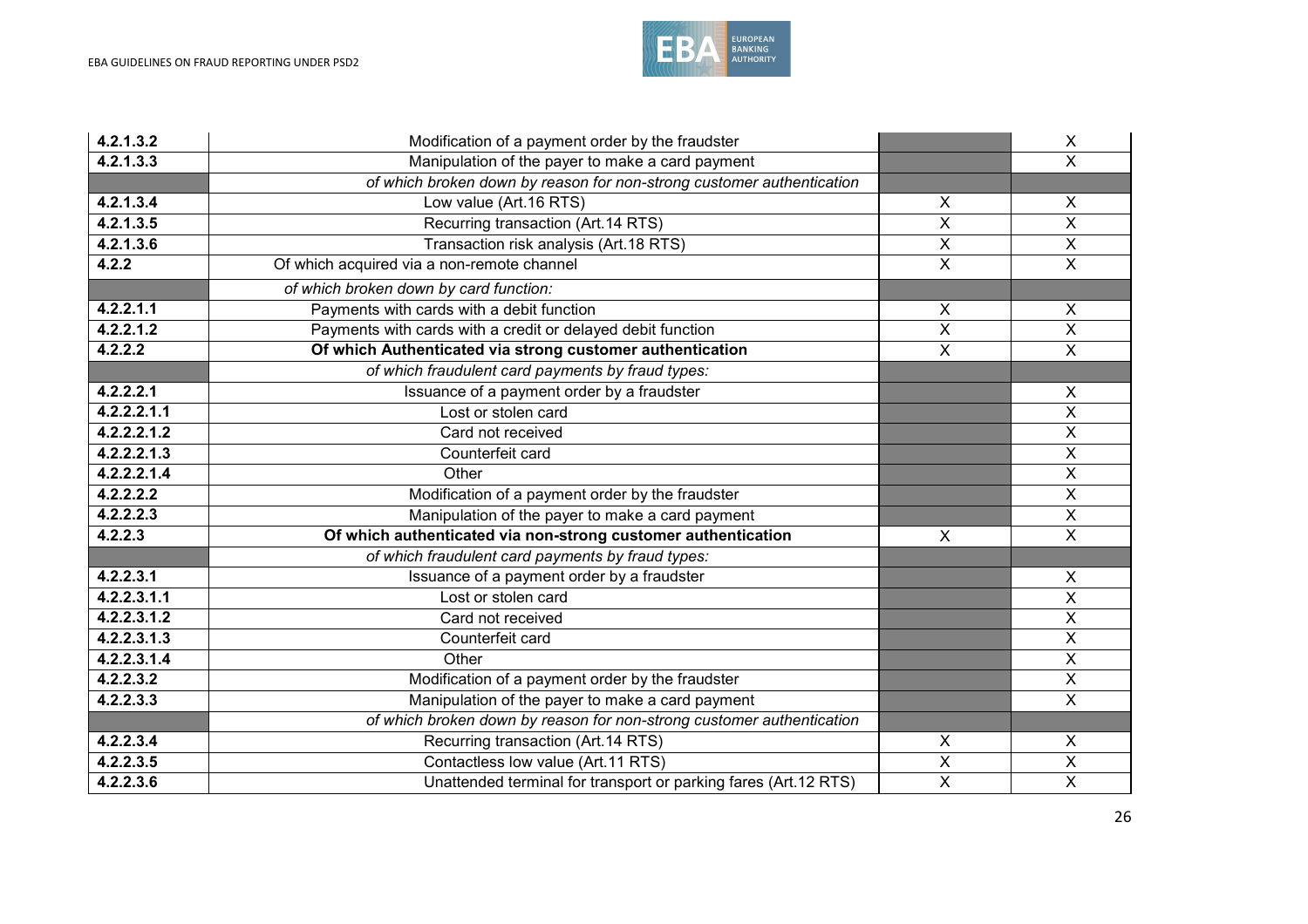

| Losses due to fraud per liability bearer: | <b>Total losses</b> |
|-------------------------------------------|---------------------|
| The reporting payment service provider    |                     |
| The Payment service user (payee)          |                     |
| <b>Others</b>                             |                     |

| $4.1 + 4.2 = 4$                                                                                                                                                                                                                                                                                                                                                                                                                                                                       |
|---------------------------------------------------------------------------------------------------------------------------------------------------------------------------------------------------------------------------------------------------------------------------------------------------------------------------------------------------------------------------------------------------------------------------------------------------------------------------------------|
| $4.2.1 + 4.2.2 = 4.2$                                                                                                                                                                                                                                                                                                                                                                                                                                                                 |
| $4.2.1.1.1 + 4.2.1.1.2 = 4.2.1$ ; $4.2.2.1.1 + 4.2.2.1.2 = 4.2.2$                                                                                                                                                                                                                                                                                                                                                                                                                     |
| $4.2.1.2 + 4.2.1.3 = 4.2.1$ ; $4.2.2.2 + 4.2.2.3 = 4.2.2$                                                                                                                                                                                                                                                                                                                                                                                                                             |
| 4.2.1.2.1 + 4.2.1.2.2 + 4.2.1.2.3 = fraudulent payment transaction figure of 4.2.1.2; 4.2.1.3.1 + 4.2.1.3.2 + 4.2.1.3.3 = fraudulent payment transaction<br>figure of 4.2.1.3; 4.2.2.2.1 + 4.2.2.2.2 + 4.2.2.2.3 = fraudulent payment transaction figure of 4.2.2.2; 4.2.2.3.1 + 4.2.2.3.2 + 4.2.2.3.3 = fraudulent<br>payment transaction figure of 4.2.2.3                                                                                                                          |
| 4.2.1.2.1.1 + 4.2.1.2.1.2 + 4.2.1.2.1.3 + 4.2.1.2.1.4 + 4.2.1.2.1.5 = fraudulent payment transaction figure of 4.2.1.2.1; 4.2.1.3.1.1 + 4.2.1.3.1.2 +<br>4.2.1.3.1.3 + 4.2.1.3.1.4 + 4.2.1.3.1.5 = fraudulent payment transaction figure of 4.2.1.3.1; 4.2.2.2.1.1 + 4.2.2.2.1.2 + 4.2.2.2.1.3 + 4.2.2.2.1.4 =<br>fraudulent payment transaction figure of 4.2.2.2.1; $4.2.2.3.1.1 + 4.2.2.3.1.2 + 4.2.2.3.1.3 + 4.2.2.3.1.4 =$ fraudulent payment transaction figure of<br>4.2.2.3.1 |
| $4.2.1.3.4 + 4.2.1.3.5 + 4.2.1.3.6 = 4.2.1.3$ ; $4.2.2.3.4 + 4.2.2.3.5 + 4.2.2.3.6 = 4.2.2.3$                                                                                                                                                                                                                                                                                                                                                                                         |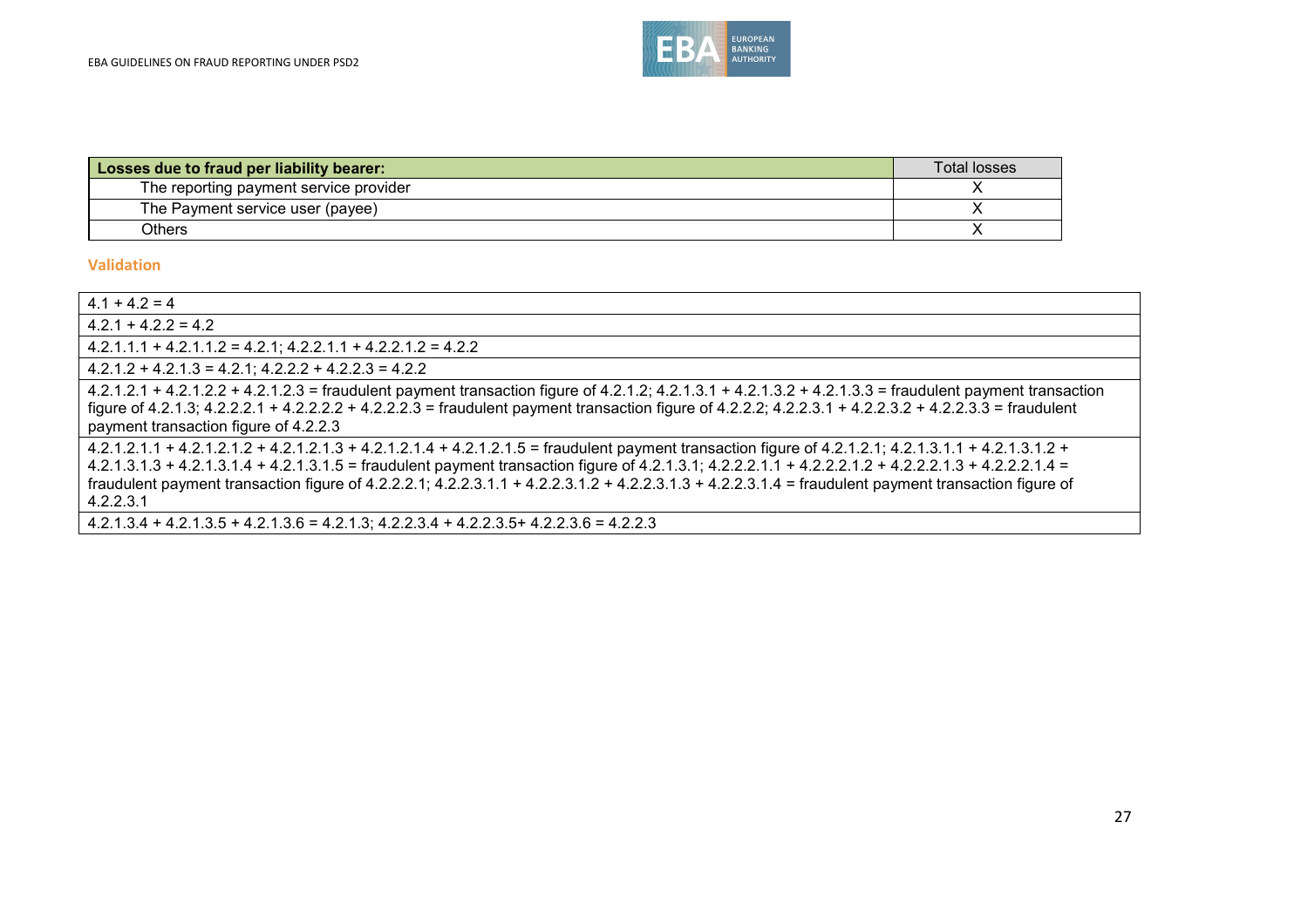

# E- Data Breakdown for cash withdrawals using cards to be reported by the card issuer's payment service provider

|         | <b>Item</b>                                                          | <b>Payment</b><br>transactions | <b>Fraudulent</b><br>payment<br>transactions |
|---------|----------------------------------------------------------------------|--------------------------------|----------------------------------------------|
| 5       | <b>Cash withdrawals</b>                                              | X                              | X                                            |
|         | Of which broken down by card function                                |                                |                                              |
| 5.1     | Of which payments with cards with a debit function                   | х                              | x                                            |
| 5.2     | Of which payments with cards with a credit or delayed debit function | х                              |                                              |
|         | of which fraudulent card payments by fraud types:                    |                                |                                              |
| 5.2.1   | Issuance of a payment order (cash withdrawal) by the fraudster       |                                | X                                            |
| 5.2.1.1 | Lost or stolen card                                                  |                                |                                              |
| 5.2.1.2 | Card not received                                                    |                                | X                                            |
| 5.2.1.3 | Counterfeit card                                                     |                                |                                              |
| 5.2.1.4 | Other                                                                |                                | X                                            |
| 5.2.2   | Manipulation of the payer to make a cash withdrawal                  |                                | X                                            |

| Losses due to fraud per liability bearer: | <b>Total losses</b> |
|-------------------------------------------|---------------------|
| The reporting payment service provider    |                     |
| The Payment service user (account holder) |                     |
| Others                                    |                     |

| $5.1 + 5.2 = 5$                                 |
|-------------------------------------------------|
| $5.2.1 + 5.2.2 = 5$                             |
| $5.2.1.1 + 5.2.1.2 + 5.2.1.3 + 5.2.1.4 = 5.2.1$ |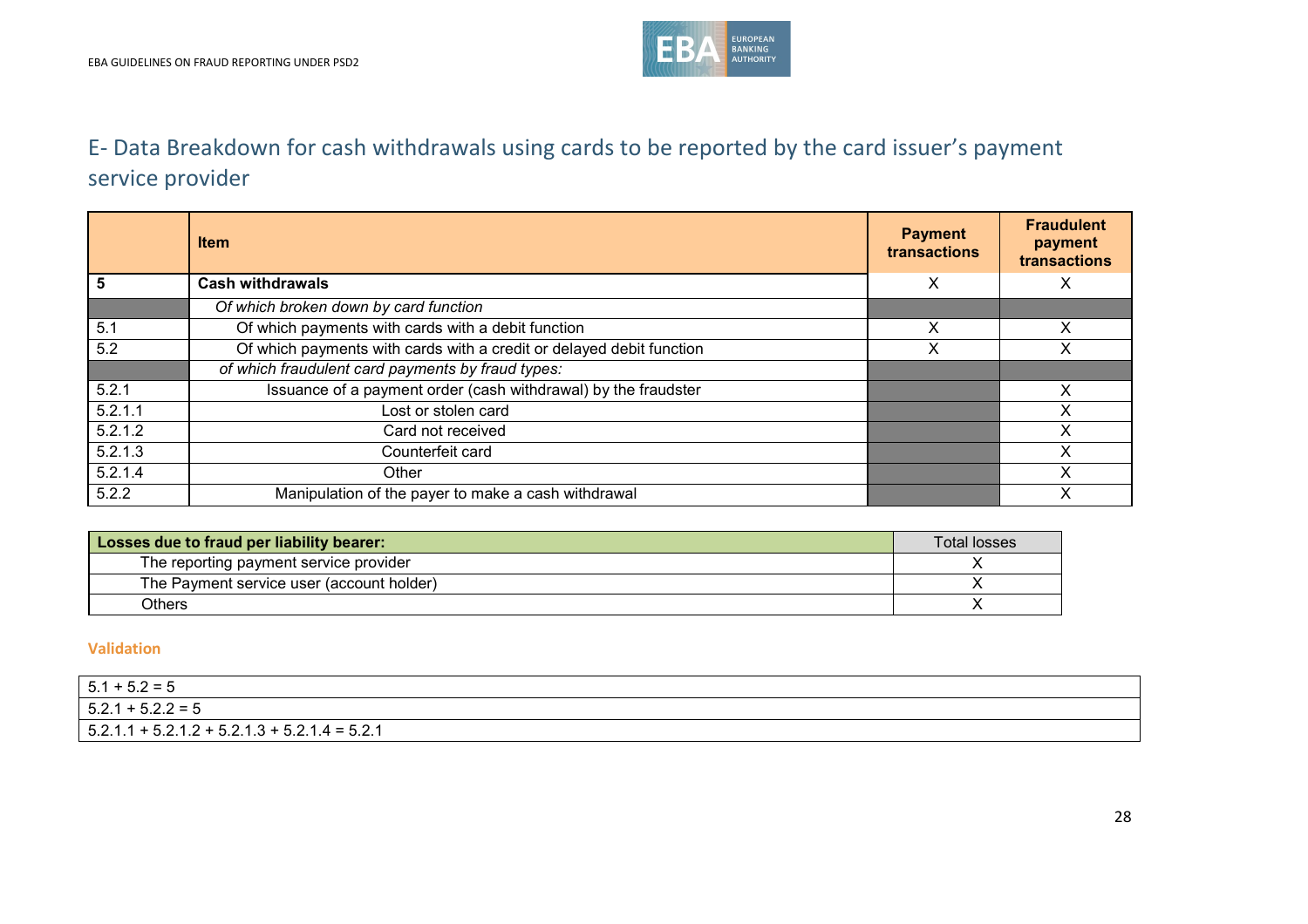

# F – Data Breakdown to be provided for e-money payment transactions

|         | <b>Item</b>                                                           | <b>Payment</b><br>transactions | <b>Fraudulent payment</b><br>transactions |
|---------|-----------------------------------------------------------------------|--------------------------------|-------------------------------------------|
| 6       | <b>E-money payment transactions</b>                                   | X                              | $\mathbf{x}$                              |
| 6.1     | Of which via remote payment initiation channel                        | $\sf X$                        | X                                         |
| 6.1.1   | of which authenticated via strong customer authentication             | X                              | X                                         |
|         | of which fraudulent e-money payment transactions by fraud types:      |                                |                                           |
| 6.1.1.1 | Issuance of a payment order by the fraudster                          |                                | $\sf X$                                   |
| 6.1.1.2 | Modification of a payment order by the fraudster                      |                                | $\sf X$                                   |
| 6.1.1.3 | Manipulation of the payer by the fraudster to issue a payment order   |                                | X                                         |
| 6.1.2   | of which authenticated via non-strong customer authentication         | $\sf X$                        | $\mathsf{X}$                              |
|         | of which fraudulent e-money payment transactions by fraud types:      |                                |                                           |
| 6.1.2.1 | Issuance of a payment order by the fraudster                          |                                | $\sf X$                                   |
| 6.1.2.2 | Modification of a payment order by the fraudster                      |                                | $\overline{\mathsf{x}}$                   |
| 6.1.2.3 | Manipulation of the payer by the fraudster to issue a payment order   |                                | $\mathsf{X}$                              |
|         | of which broken down by reason for non-strong customer authentication |                                |                                           |
| 6.1.2.4 | Low value (Art.16 RTS)                                                | $\sf X$                        | $\mathsf{X}$                              |
| 6.1.2.5 | Trusted beneficiary (Art.13 RTS)                                      | $\mathsf{X}$                   | $\mathsf{X}$                              |
| 6.1.2.6 | Recurring transaction (Art.14 RTS)                                    | $\overline{X}$                 | $\overline{\mathsf{x}}$                   |
| 6.1.2.7 | Payment to self (Art. 15 RTS)                                         | $\overline{\mathsf{x}}$        | $\overline{\mathsf{x}}$                   |
| 6.1.2.8 | Use of secure corporate payment processes or protocols (Art. 17 RTS)  | $\boldsymbol{\mathsf{X}}$      | X                                         |
| 6.1.2.9 | Transaction risk analysis (Art.18 RTS)                                | $\sf X$                        | $\mathsf{X}$                              |
| 6.2     | Of which via non-remote payment initiation channel                    | X                              | X                                         |
| 6.2.1   | Of which authenticated via strong customer authentication             | $\boldsymbol{\mathsf{X}}$      | $\boldsymbol{\mathsf{X}}$                 |
|         | of which fraudulent e-money payment transactions by fraud types:      |                                |                                           |
| 6.2.1.1 | Issuance of a payment order by the fraudster                          |                                | $\boldsymbol{\mathsf{X}}$                 |
| 6.2.1.2 | Modification of a payment order by the fraudster                      |                                | $\boldsymbol{\mathsf{X}}$                 |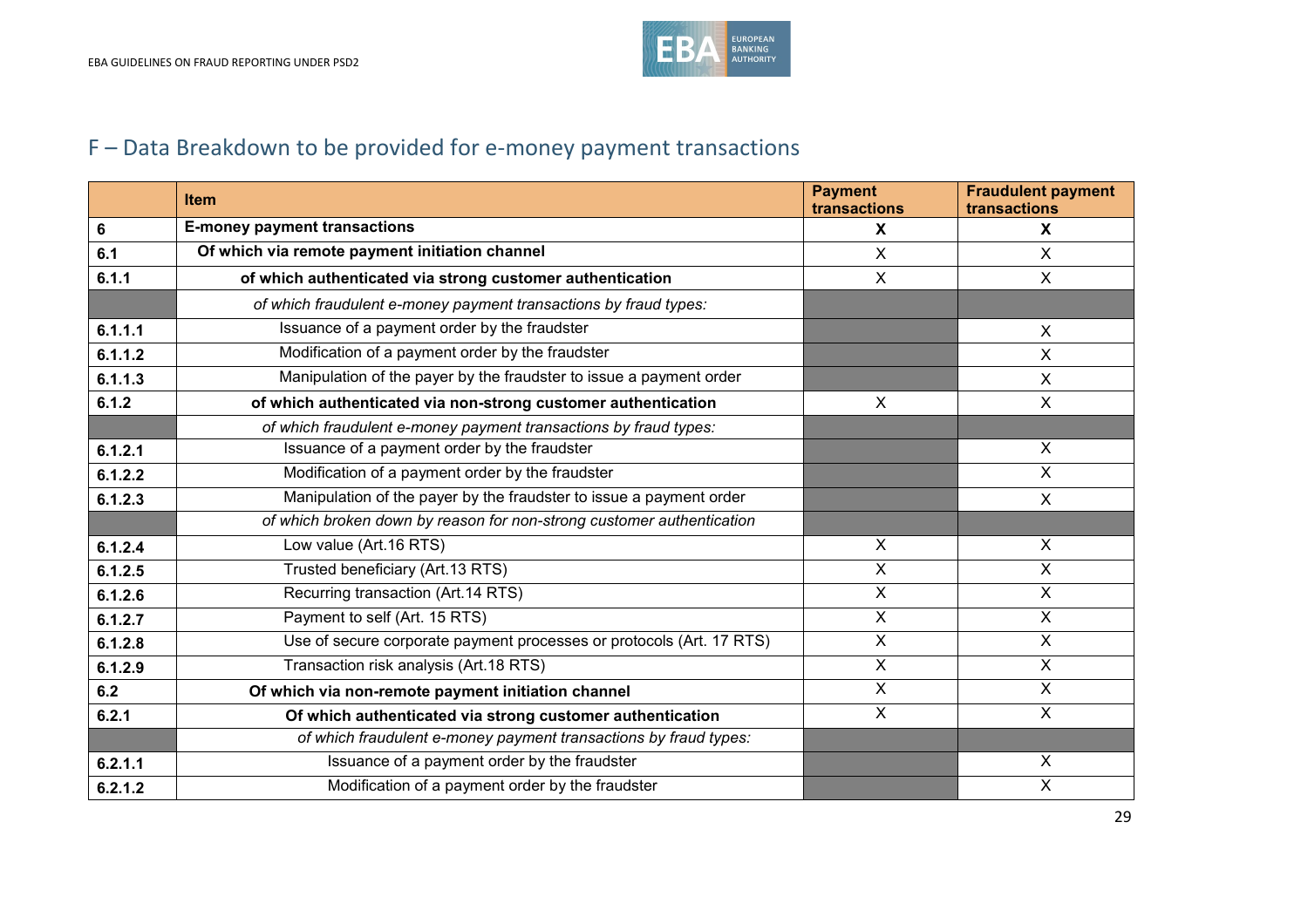

| 6.2.1.3 | Manipulation of the payer by the fraudster to issue a payment order   |   |             |
|---------|-----------------------------------------------------------------------|---|-------------|
| 6.2.2   | Of which authenticated via non-strong customer authentication         |   | ↗           |
|         | of which fraudulent e-money payment transactions by fraud types:      |   |             |
| 6.2.2.1 | Issuance of a payment order by the fraudster                          |   | Χ           |
| 6.2.2.2 | Modification of a payment order by the fraudster                      |   |             |
| 6.2.2.3 | Manipulation of the payer by the fraudster to issue a payment order   |   |             |
|         | of which broken down by reason for non-strong customer authentication |   |             |
| 6.2.2.4 | Trusted beneficiary (Art.13 RTS)                                      |   |             |
| 6.2.2.5 | Recurring transaction (Art.14 RTS)                                    | х | 丷           |
| 6.2.2.6 | Contactless low value (Art.11 RTS)                                    | х | Χ           |
| 6.2.2.7 | Unattended terminal for transport or parking fares (Art.12 RTS)       |   | $\check{ }$ |

| Losses due to fraud per liability bearer: | Total losses |
|-------------------------------------------|--------------|
| The reporting payment service provider    |              |
| The Payment service user                  |              |
| Others                                    |              |

| $6.1 + 6.2 = 6$                                                                                                                                                |
|----------------------------------------------------------------------------------------------------------------------------------------------------------------|
| $6.1.1 + 6.1.2 = 6.1$ ; 6.2.1 + 6.2.2 = 6.2                                                                                                                    |
| $6.1.1.1 + 6.1.1.2 + 6.1.1.3$ = fraudulent payment transaction figure of 6.1.1; 6.1.2.1+ 6.1.2.2 + 6.1.2.3 = fraudulent payment transaction figure of 6.1.2;   |
| $\,6.2.1.1 + 6.2.1.2 + 6.2.1.3$ = fraudulent payment transaction figure of 6.2.1; 6.2.2.1 + 6.2.2.2 + 6.2.2.3 = fraudulent payment transaction figure of 6.2.2 |
| $6.1.2.4 + 6.1.2.5 + 6.1.2.6 + 6.1.2.7 + 6.1.2.8 + 6.1.2.9 = 6.1.2$ ; 6.2.2.4 + 6.2.2.5 + 6.2.2.6 + 6.2.2.7 = 6.2.2                                            |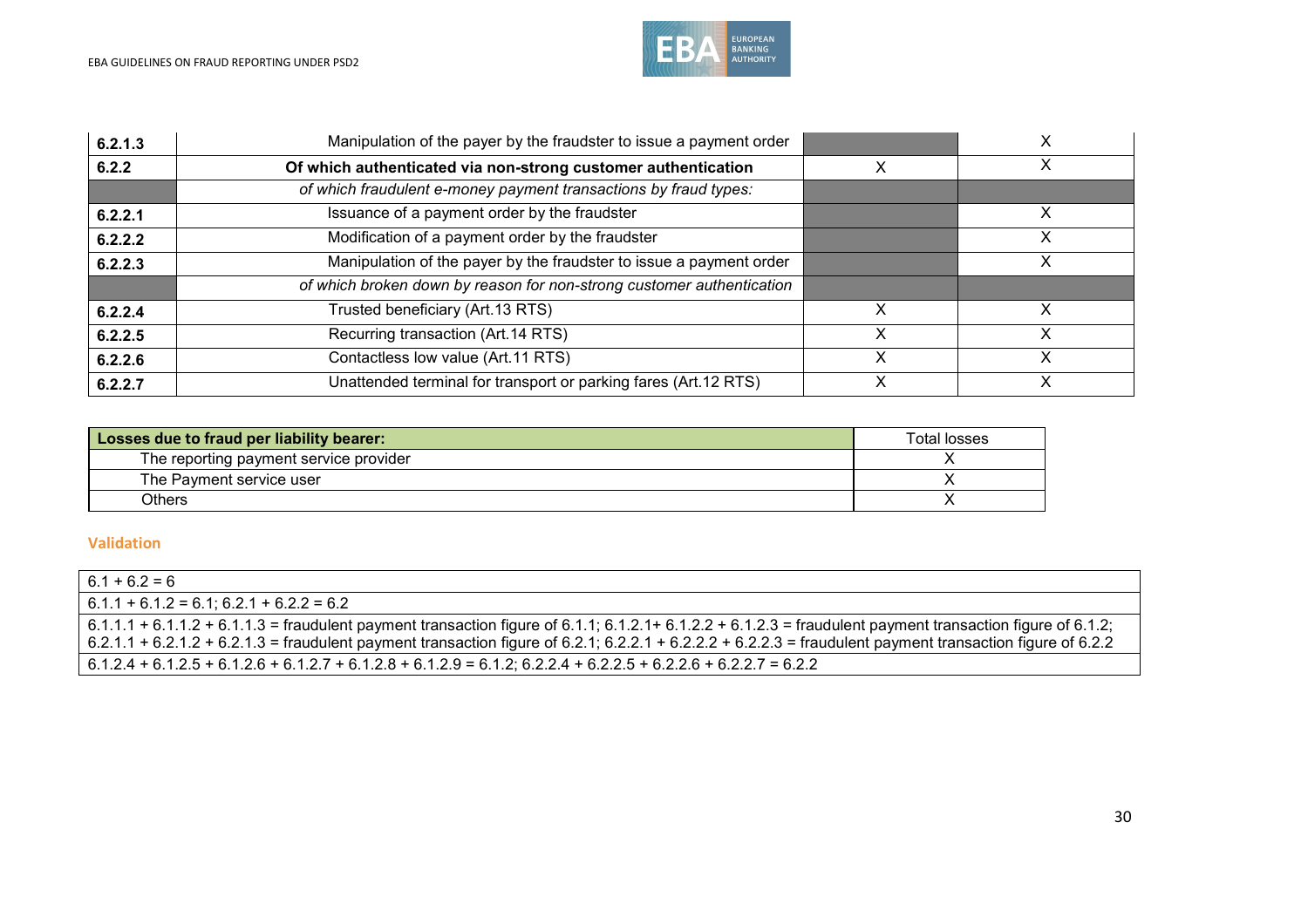

# G – Data breakdown to be provided for money remittance payment transactions

| <b>Item</b>              | <b>Payment</b><br>transactions | <b>Fraudulent payment</b><br>transactions |
|--------------------------|--------------------------------|-------------------------------------------|
| <b>Money remittances</b> |                                |                                           |
|                          |                                |                                           |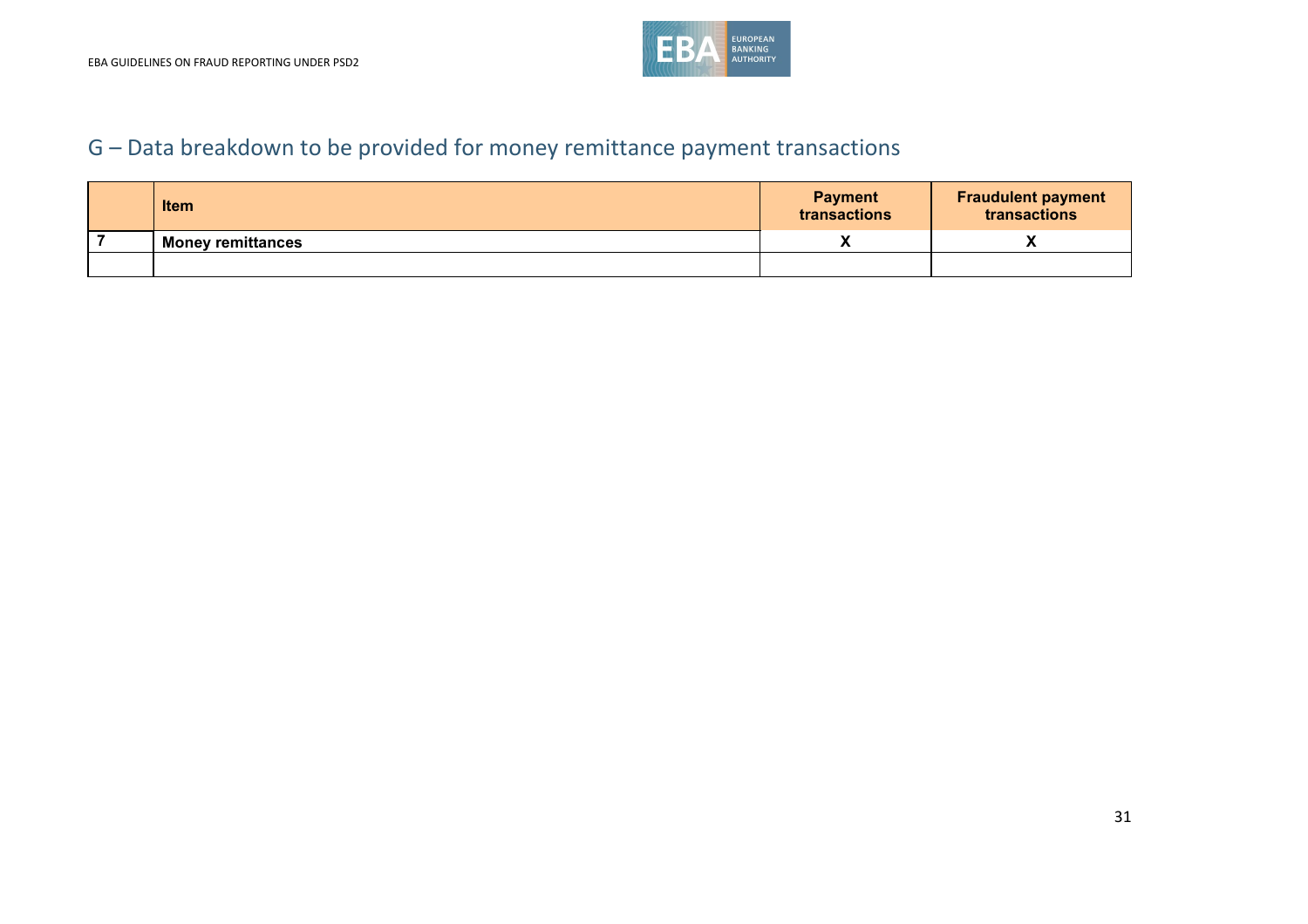

# H – Data breakdown for transactions initiated by payment initiation services providers

|       | <b>Item</b>                                                            | <b>Payment transactions</b> | <b>Fraudulent payment</b><br>transactions |
|-------|------------------------------------------------------------------------|-----------------------------|-------------------------------------------|
|       | Payment transactions initiated by payment initiation service providers |                             |                                           |
| 8.1   | Of which initiated via remote payment channel                          |                             |                                           |
| 8.1.1 | Of which authenticated via strong customer authentication              |                             |                                           |
| 8.1.2 | Of which authenticated via non-strong customer authentication          |                             |                                           |
| 8.2   | Of which initiated via non-remote payment channel                      |                             | х                                         |
| 8.2.1 | Of which authenticated via strong customer authentication              | х                           | х                                         |
| 8.2.2 | Of which authenticated via non-strong customer authentication          |                             |                                           |
|       | of which broken down by payment instrument                             |                             |                                           |
| 8.3.1 | <b>Credit transfers</b>                                                |                             |                                           |
| 8.3.2 | Other                                                                  |                             |                                           |

| $8.1 + 8.2 = 8$         |  |
|-------------------------|--|
| $  8.3.1 + 8.3.2 = 8$   |  |
| $  8.1.1 + 8.1.2 = 8.1$ |  |
| $  8.2.1 + 8.2.2 = 8.2$ |  |